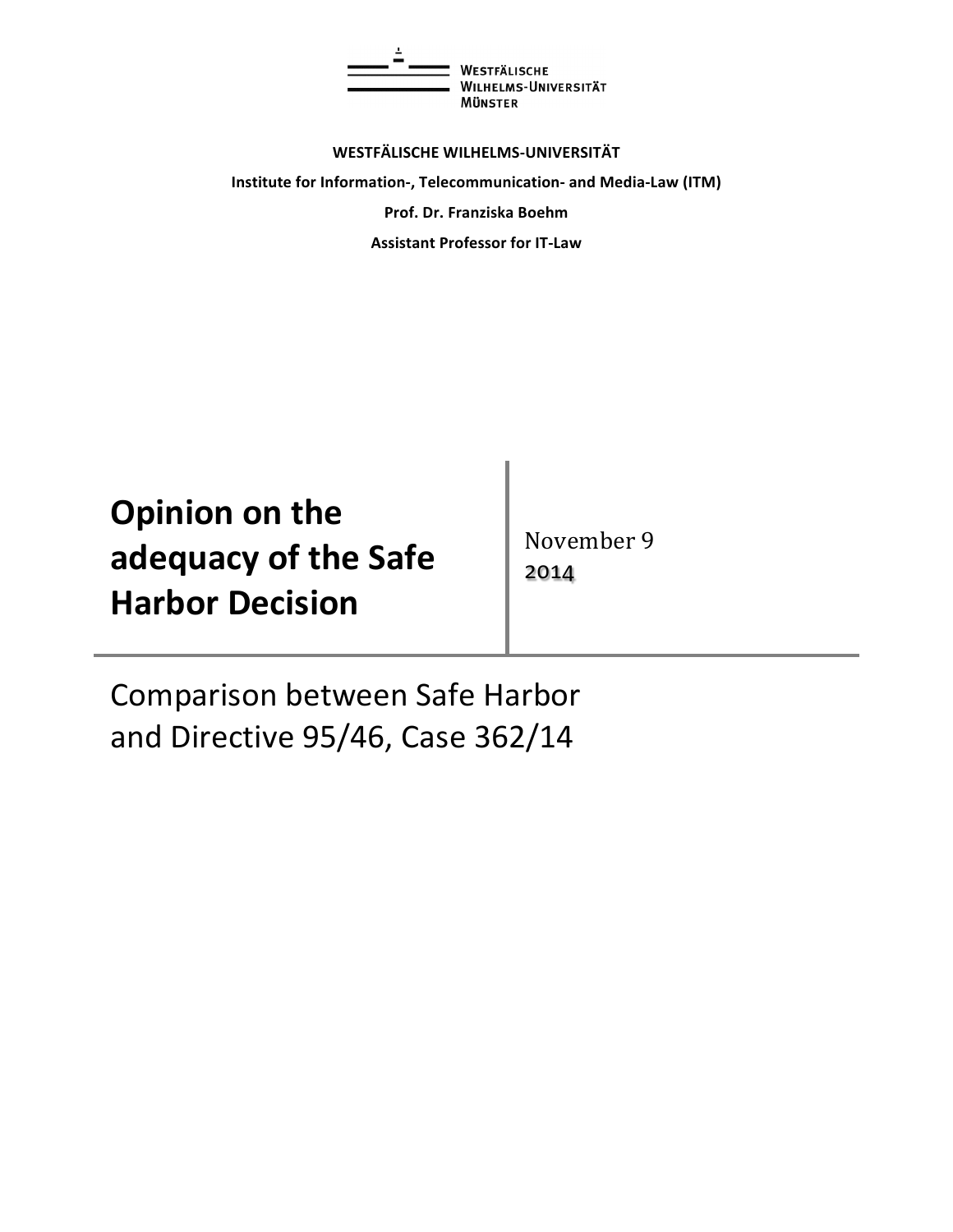# **Content**

| 1.           |  |
|--------------|--|
| a)           |  |
| b)           |  |
| 2.           |  |
| a)           |  |
| b)           |  |
| 3.           |  |
| a)           |  |
| b)           |  |
|              |  |
|              |  |
|              |  |
| a)           |  |
| b)           |  |
|              |  |
| a)           |  |
| b)           |  |
|              |  |
| a)           |  |
| b)           |  |
|              |  |
|              |  |
| 1.           |  |
| a)           |  |
| b)           |  |
| 2.           |  |
| a)           |  |
| b)           |  |
| 3.           |  |
|              |  |
| $1_{\ldots}$ |  |
| a)           |  |
| b)           |  |
| 2.           |  |
| a)           |  |
| b)           |  |
| 3.           |  |
| a)           |  |
| b)           |  |
| 4.           |  |
| a)           |  |
| b)           |  |
| 5.           |  |
|              |  |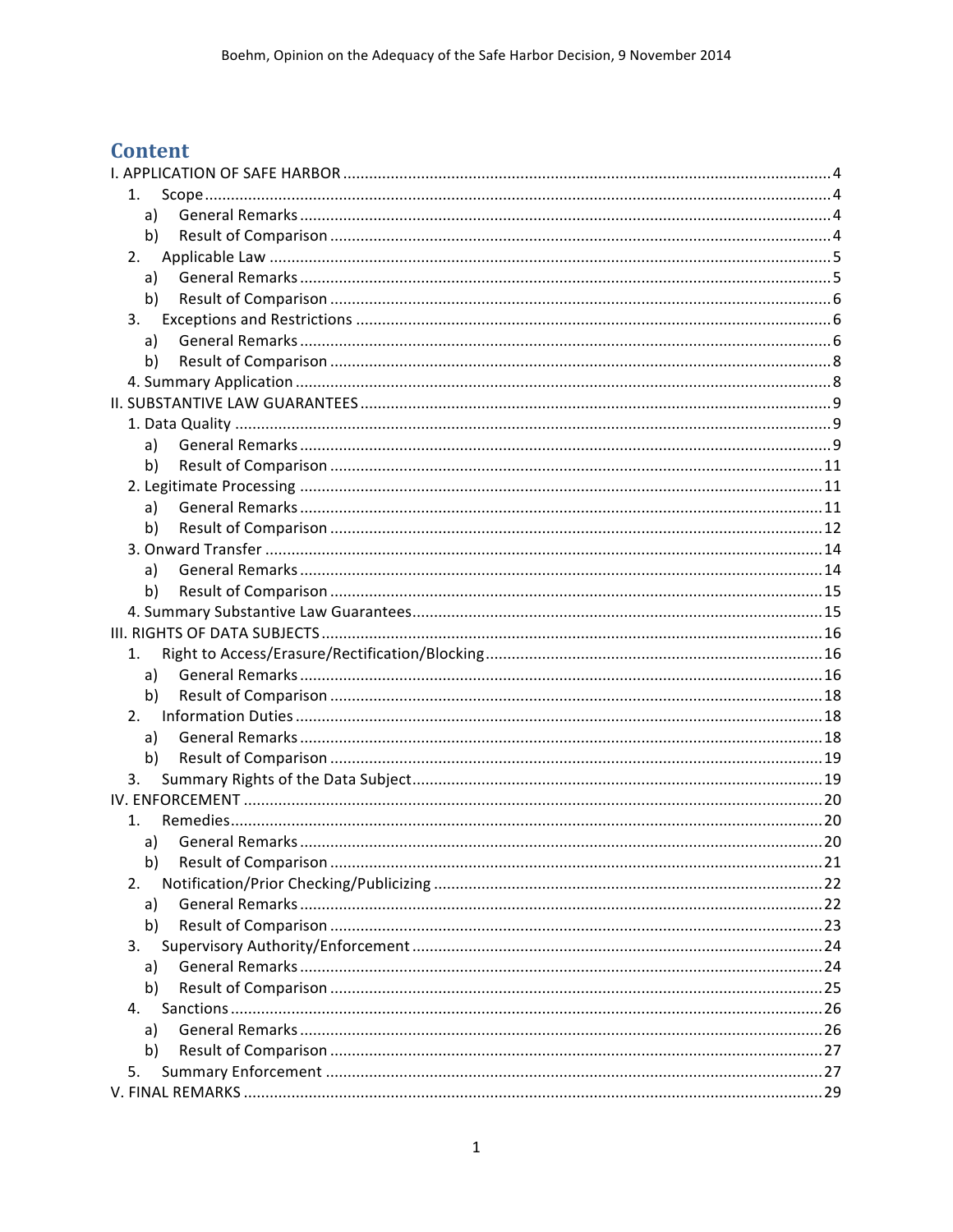## Abbreviations used in the opinion

**CFR** = Charter of Fundamental Rights of the European Union

### **Communication of the Commission on the functioning of SH =**

Communication from the Commission to the European Parliament and the Council on the functioning of the Safe Harbour from the Perspective of EU Citizens and Companies Established in the EU of  $27<sup>th</sup>$  of November 2013, Com(2013) 847

**Directive 95/46** = Directive 95/46/EC of the European Parliament and of the Council of 24 October 1995 on the protection of individuals with regard to the processing of personal data and on the free movement of such data, OJ 1995, L 281/31

**ECHR** = European Convention on Human Rights

**ECtHR** = European Court of Human Rights

**SH** = Safe Harbor

**SHD** = Commission Decision of 26 July 2000 pursuant to Directive 95/46/EC of the European Parliament and of the Council on the adequacy of the protection provided by the safe harbour privacy principles and related frequently asked questions issued by the US Department of Commerce, OJ 2000, L 215/7

**US** = United States

Other abbreviations relating to specific measures are explained in the text.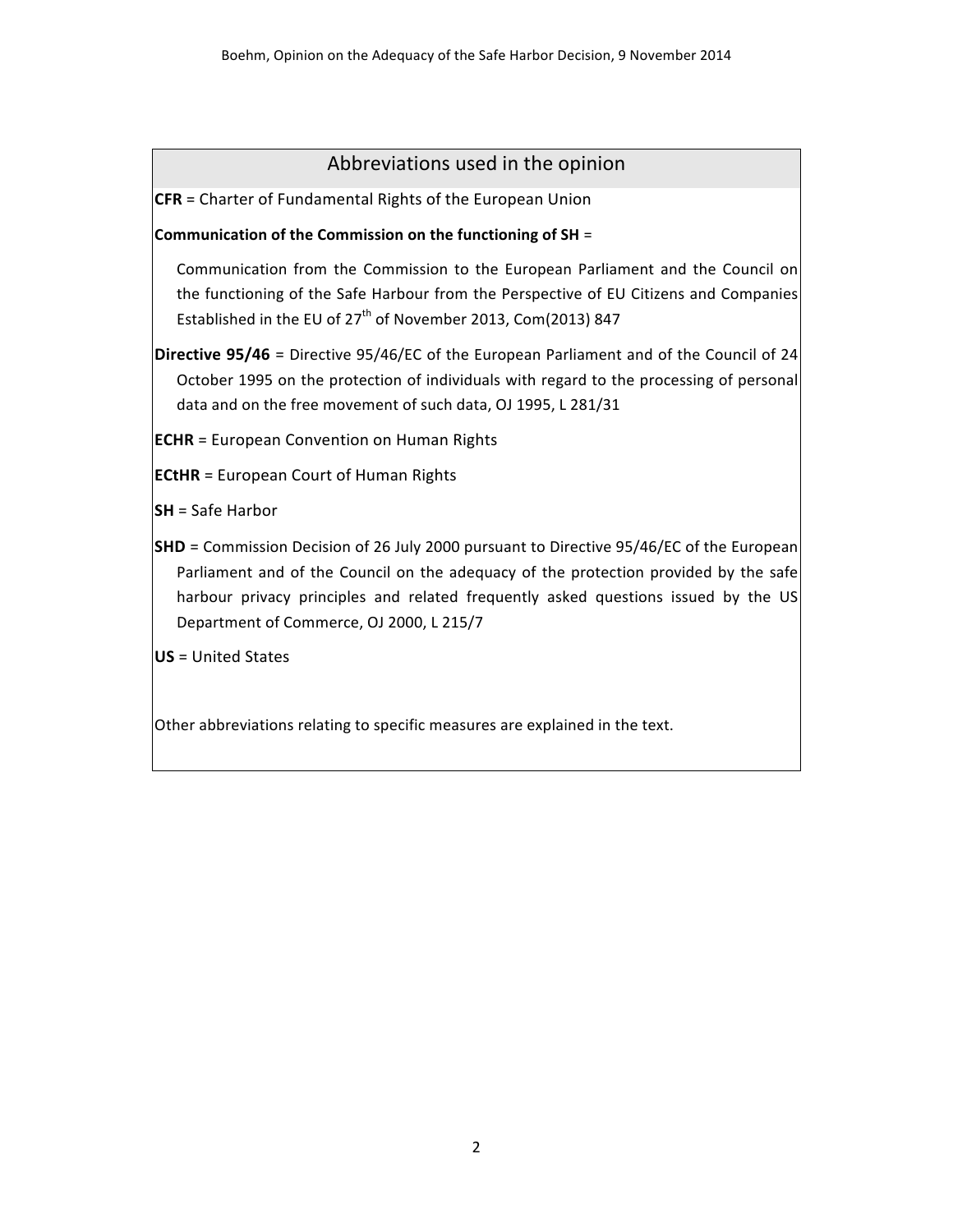The opinion includes a brief comparison between the basic data protection guarantees of Directive 95/46 and the guarantees stipulated by the Safe Harbor Decision (SHD in the following). It should give a quick overview of the most important data protection principles in both instruments and serve as background information for the written observations.

Starting point for the opinion are the provisions of Directive 95/46 allowing the transfer of personal data of EU citizens to a third state. For this purpose, Article 25 (1) of Directive 95/46 requires an adequate level of protection in the third country. The directive does not require an equivalent level of protection, meaning that the guarantees in the third country can differ from the data protection guarantees in the EU to a certain degree. The difference in the wording leaves a certain leeway for the Commission to accept an adequate level of protection in a third country although the data protection guarantees in the third country do not meet exactly the same level as those in the EU. Nonetheless, it is clear that the adequacy decision of the Commission requires the respect of basic data protection guarantees.

When assessing the adequacy, the following criteria stipulated in Article 25 (2) of Directive 95/46 play a role: "the circumstances surrounding a data transfer operation or set of data transfer operations; the nature of the data, the purpose and duration of the proposed processing operation or operations, the country of origin and country of final destination, the rules of law, both general and sectoral, in force in the third country in question and the professional rules and security measures which are complied with in that country".

It results from the wording of Article 25 (1) and (2) that they are designed to enable adequacy decisions for entire countries. However, as the data protection framework in the US as an entire country could not be assessed as adequate, a specific regime, the SHD, was put in place to enable data transfer in specific situations. This special legal nature of the SHD leaves however no doubt on the general applicability of basic data protection principles.

The following analysis is not intended to be exhaustive. It focuses on a comparison of the most important EU data protection principles that are illustrated by means of comparative tables.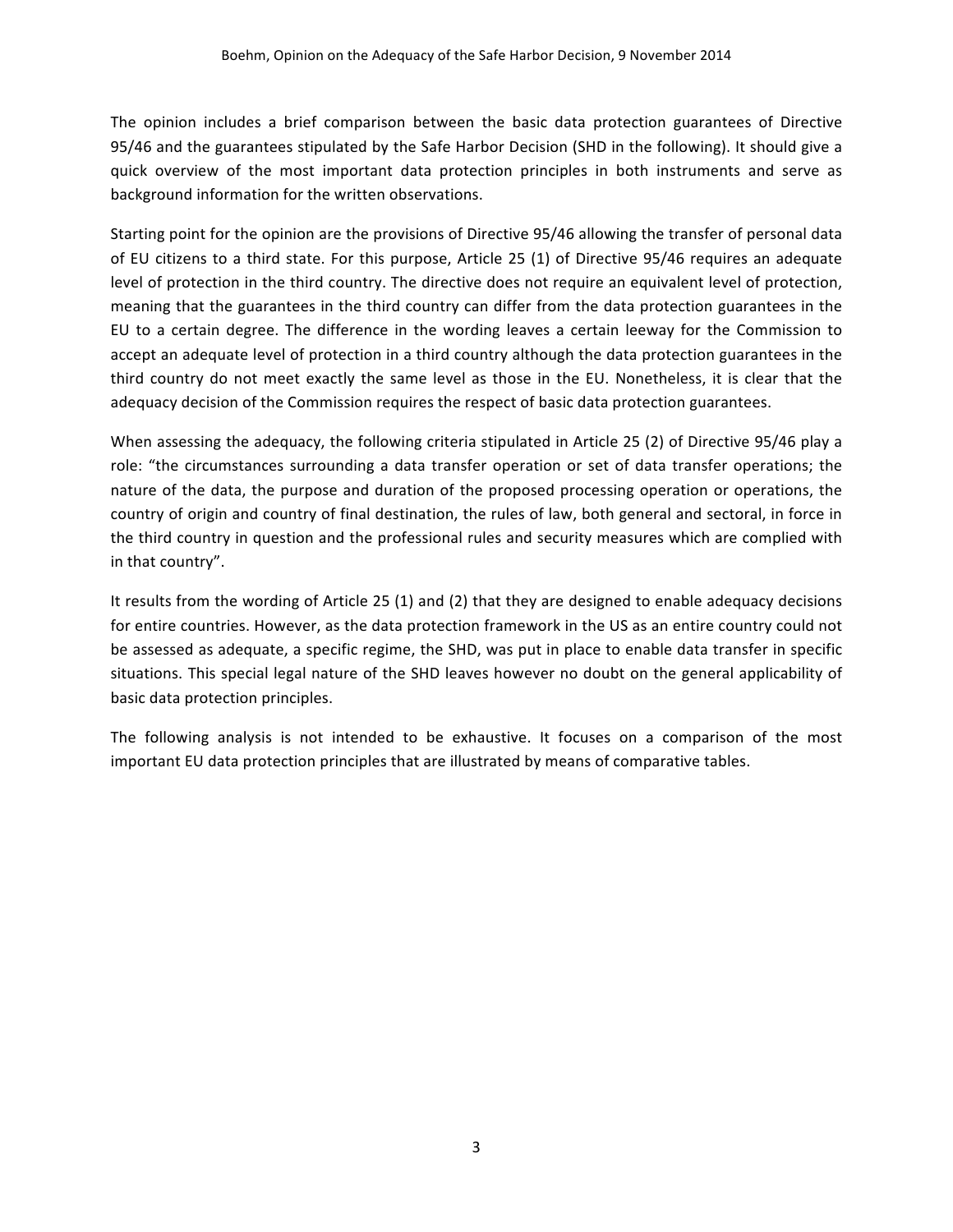## **I. APPLICATION OF SAFE HARBOR**

## **1. Scope**

### **a) General Remarks**

Directive 95/46 has a broad application to all private and public "controllers" of personal data within the EU. Only activities that fall outside of the scope of Community Law (e.g. states security, law enforcement and defence) are not governed by Directive 95/46 under Article 3, but will usually be governed by the ECHR, CFR and/or national constitutional laws of the EU member states.

In contrast to the wide application of Directive 95/46, the self-certification system of Safe Harbor (SH in the following) only applies to certified organizations established in the United States. This means that contrary to Directive 95/46, all government authorities and all non-certified organizations in the United States are outside of the SH system. As soon as data is transferred to a non-certified entity, the SH rules do not apply anymore (see "transfer" below).

| Directive 95/46                                                                                                                                                                                                                                                                                                                                                                                                                                                                                                                                         | Safe Harbor                                                                                                                                                                                                                        |
|---------------------------------------------------------------------------------------------------------------------------------------------------------------------------------------------------------------------------------------------------------------------------------------------------------------------------------------------------------------------------------------------------------------------------------------------------------------------------------------------------------------------------------------------------------|------------------------------------------------------------------------------------------------------------------------------------------------------------------------------------------------------------------------------------|
| <b>Article 3 Scope</b>                                                                                                                                                                                                                                                                                                                                                                                                                                                                                                                                  | <b>Third Paragraph</b>                                                                                                                                                                                                             |
| 1. This Directive shall apply to the processing of personal data<br>wholly or partly by automatic means, and to the processing<br>otherwise than by automatic means of personal data which<br>form part of a filing system or are intended to form part of a<br>filing system.                                                                                                                                                                                                                                                                          | Decisions by organizations to qualify for the safe harbor are<br>entirely voluntary, and organizations may qualify for the safe<br>harbor in different ways. []                                                                    |
| 2. This Directive shall not apply to the processing of personal<br>data:                                                                                                                                                                                                                                                                                                                                                                                                                                                                                | <b>Fifth Paragraph</b>                                                                                                                                                                                                             |
| - in the course of an activity which falls outside the scope of<br>Community law, such as those provided for by Titles V and VI<br>of the Treaty on European Union and in any case to processing<br>operations concerning public security, defence, State security<br>(including the economic well-being of the State when the<br>processing operation relates to State security matters) and the<br>activities of the State in areas of criminal law, []<br>[See also Articles 1, 2 and 4 of Directive 95/46 for the<br>application of the Directive.] | Organizations may wish for practical or other reasons to apply<br>the Principles to all their data processing operations, but they<br>are only obligated to apply them to data transferred after they<br>enter the safe harbor. [] |

### **b) Result of Comparison**

While Directive 95/46 generally applies to a range of private and public processing operations in the EU/EEA, the SH rules only apply to the US entities that have self-certified. Currently, the list includes more than 3800 companies. As the self-certification mechanism is not designed for the public sector, government authorities are not on the SH list. In this context, it should be briefly mentioned that SH is the first instrument with which a "sectoral self-certification" mechanism is found to be adequate. This can conflict with Article 25 Directive 95/46, which wording refers to a (whole) country (not a certificate)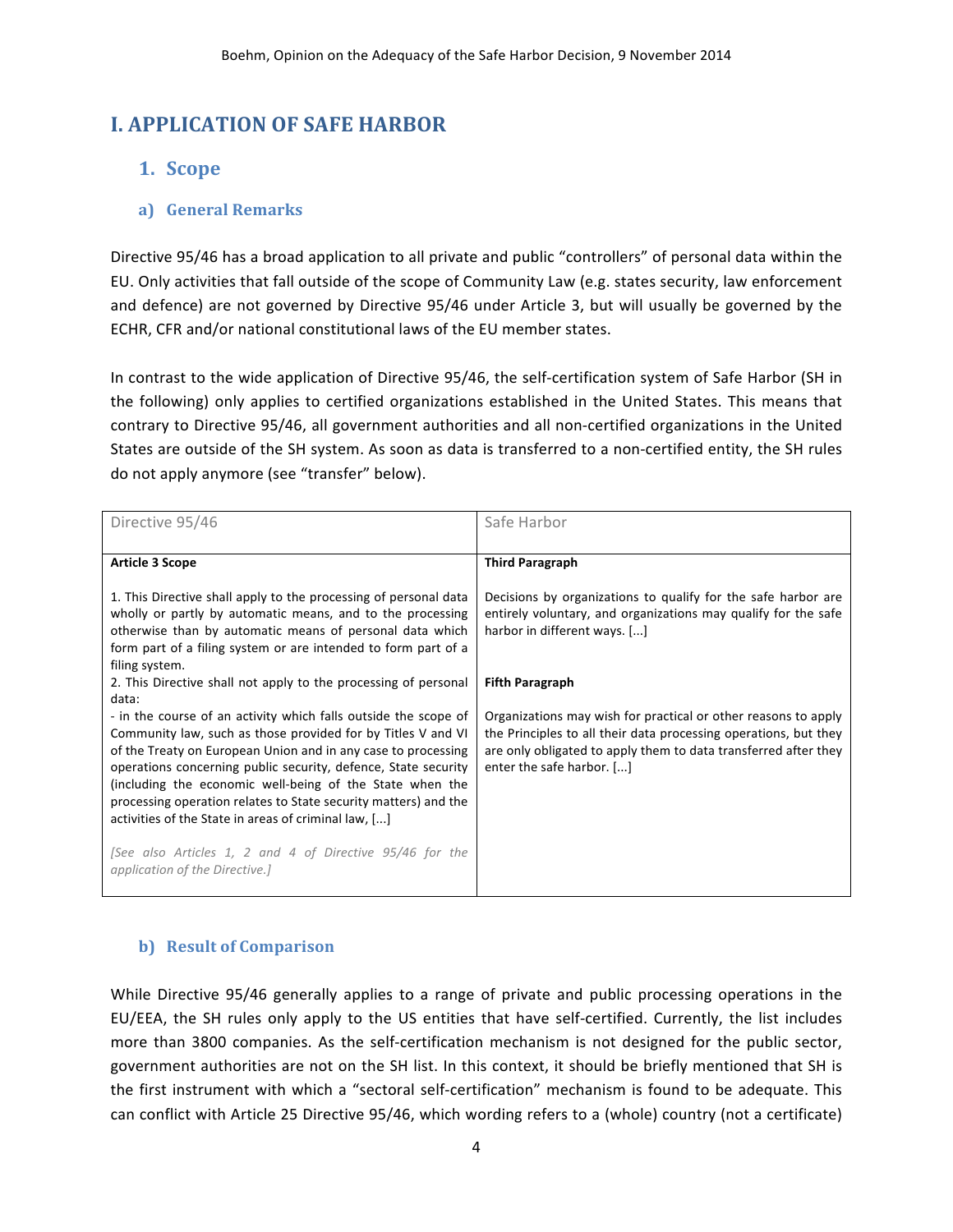to be found "adequate". The only other existing adequacy decision referring to only one specific sector of a country is a second US-related decision, concerning the transfer of flight passenger data.<sup>1</sup>

Further, if SH data is transferred to a public or private entity under a legal obligation or else resulting from US law, there is no subsequent protection following from the SH mechanism. While in the EU, individuals concerned by data processing operations are not only protected by the regime of Directive 95/46, but also by human rights and/or constitutional protection, if data is transferred outside of the scope of Directive 95/46, there is almost no protection available in the US for EU data that have been transferred to the US under the SH regime and that are then transferred to an organization not participating in the SH mechanism. Constitutional protection and protection according to the US privacy act of 1974 are only available to "US persons" (US citizens and legal permanent residence) in the United States.<sup>2</sup>

## **2. Applicable Law**

## **a) General Remarks**

Directive 95/46 is to be interpreted within EU law and primary legislation, such as Articles 7 and 8 CFR and Article 8 ECHR.

Following the system of US self-certification, the SH principles and Frequently Asked Questions are governed and interpreted under US law. In consequence, in cases of doubts relating to the interpretation and applicability of data protection principles in the framework of SH, only US law applies. Only if a US organization has submitted itself to the jurisdiction of a European Data Protection Authority, its data processing activities are to be interpreted under EU law.

| Directive 95/46                                                                                                                                                                                                                                                                      | Safe Harbor                                                                                                                                                                                                                                                                                               |
|--------------------------------------------------------------------------------------------------------------------------------------------------------------------------------------------------------------------------------------------------------------------------------------|-----------------------------------------------------------------------------------------------------------------------------------------------------------------------------------------------------------------------------------------------------------------------------------------------------------|
|                                                                                                                                                                                                                                                                                      |                                                                                                                                                                                                                                                                                                           |
| Article 4, National law applicable                                                                                                                                                                                                                                                   | <b>Sixth Paragraph</b>                                                                                                                                                                                                                                                                                    |
| 1. Each Member State shall apply the national provisions it<br>adopts pursuant to this Directive to the processing of personal<br>data where:<br>(a) the processing is carried out in the context of the activities<br>of an establishment of the controller on the territory of the | U.S. law will apply to questions of interpretation and<br>compliance with the Safe Harbor Principles (including the<br>Frequently Asked Questions) and relevant privacy policies by<br>safe harbor organizations, except where organizations have<br>committed to cooperate with European Data Protection |

Compare overview of the adequacy decisions: http://ec.europa.eu/justice/dataprotection/document/international-transfers/adequacy/index\_en.htm#h2-12.

 $<sup>2</sup>$  Compare for instance: Bowden, "The US surveillance programmes and their impact on EU citizens' fundamental</sup> rights" study requested by the European Parliament's Committee on Civil Liberties, Justice and Home Affairs in September 2013, p. 20, para 2.2.3, available at:

http://www.europarl.europa.eu/RegData/etudes/note/join/2013/474405/IPOL-

LIBE\_NT%282013%29474405\_EN.pdf and Privacy Act of 1974 (Pub.L. 93-579, 88 Stat. 1896, enacted December 31, 1974, 5 U.S.C. § 552a) together with the proposal to extend the privacy protections of the Privacy Act of 1974 to non-U.S. Persons in the recent report of the executive office of the president, "Big Data: seizing opportunities, preserving values" of May 2014, p. 60, available at:

http://www.whitehouse.gov/sites/default/files/docs/big\_data\_privacy\_report\_may\_1\_2014.pdf.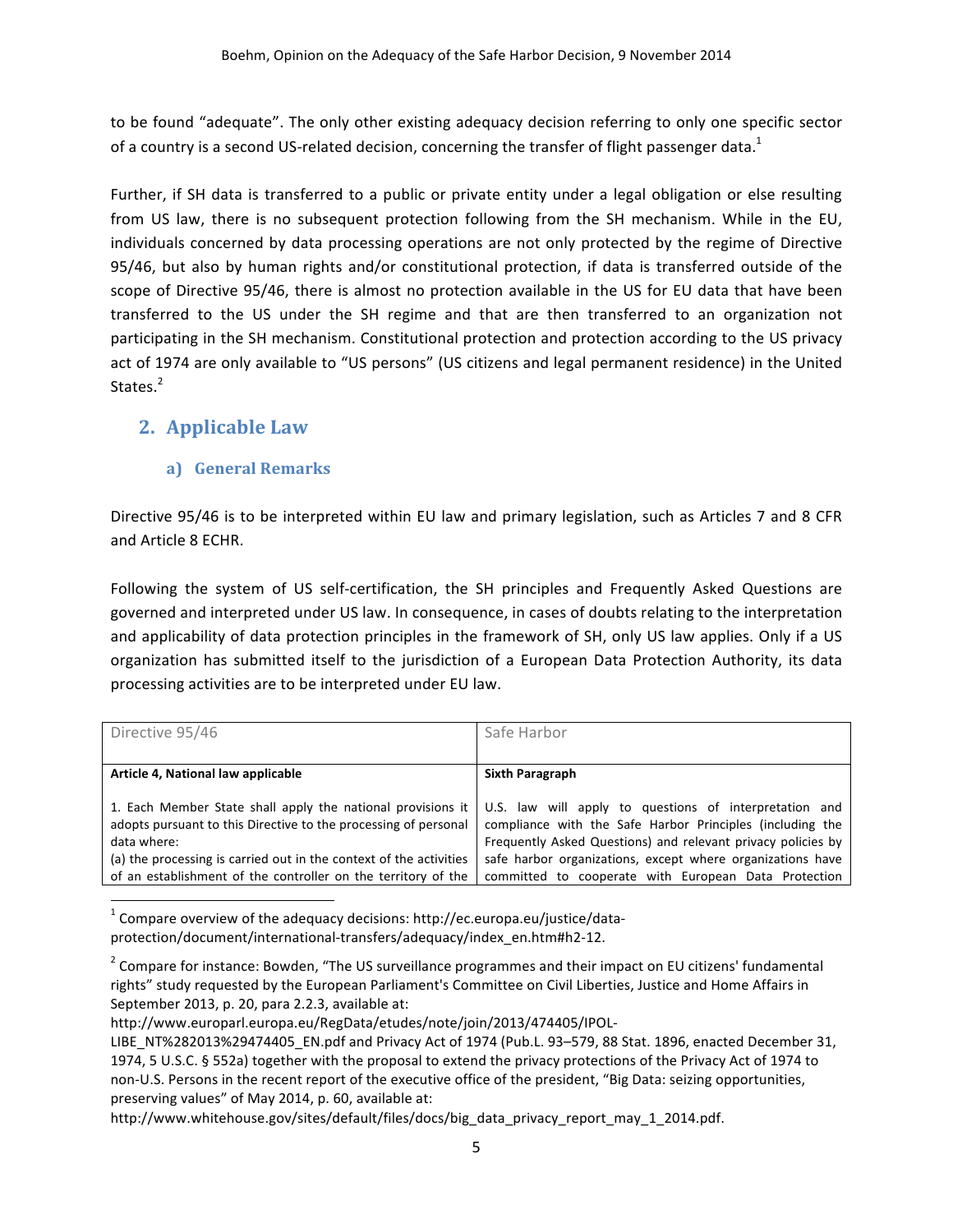| Member State; when the same controller is established on the       | Authorities. Unless otherwise stated, all provisions of the Safe |
|--------------------------------------------------------------------|------------------------------------------------------------------|
| territory of several Member States, he must take the               | Harbor Principles and Frequently asked Questions apply where     |
| necessary measures to ensure that each of these                    | they are relevant.                                               |
| establishments complies with the obligations laid down by the      |                                                                  |
| national law applicable;                                           |                                                                  |
| (b) the controller is not established on the Member State's        |                                                                  |
| territory, but in a place where its national law applies by virtue |                                                                  |
| of international public law;                                       |                                                                  |
| (c) the controller is not established on Community territory       |                                                                  |
| and, for purposes of processing personal data makes use of         |                                                                  |
| equipment, automated or otherwise, situated on the territory       |                                                                  |
| of the said Member State, unless such equipment is used only       |                                                                  |
| for purposes of transit through the territory of the               |                                                                  |
| Community.                                                         |                                                                  |
| 2. In the circumstances referred to in paragraph 1 (c), the        |                                                                  |
| controller must designate a representative established in the      |                                                                  |
| territory of that Member State, without prejudice to legal         |                                                                  |
| actions which could be initiated against the controller himself.   |                                                                  |
|                                                                    |                                                                  |

#### **b)** Result of Comparison

While Directive 95/46 must be interpreted in line with higher ranking law (e.g. the CFR and the ECHR)<sup>3</sup>, the SH is subject to US interpretation, US laws and the US constitution, which are not granting privacy protection for "non-US persons".<sup>4</sup> For instance, the protection of the guarantees resulting from the 4<sup>th</sup> Amendment to the US Constitution is limited to US citizens.<sup>5</sup> This leads to a very limited privacy protection of EU citizens in the US, even if data are transferred in the framework of SH.

## **3. Exceptions and Restrictions**

### **a) General Remarks**

<u> 1989 - Johann Stein, markin film yn y breninn y breninn y breninn y breninn y breninn y breninn y breninn y b</u>

Article 13 of Directive 95/46 includes a number of limitations and restrictions to the application of five Articles of the Directive. Such limitations are usually to be interpreted narrowly and limited by national constitutional laws, the ECHR and the CFR. $^6$  SH includes the same limitations and restrictions by referring to Directive 95/46 in subparagraph (c) of the fourth paragraph of the SHD. EU law requires that such restrictions are provided for by a law that fulfils certain minimum requirements, such as accessibility,

 $3$  Compare Boehm/Cole, Data Retention after the Judgement of the Court of Justice of the European Union, p. 23 et seq., available at: http://www.uni-muenster.de/Jura.itm/hoeren/materialien/boehm/Boehm\_Cole-Data Retention Study-June 2014.pdf.

 $4$  Bowden, The US surveillance programmes and their impact on EU citizens' fundamental rights, p. 19.

 $<sup>5</sup>$  Bowden, The US surveillance programmes and their impact on EU citizens' fundamental rights, p. 20.</sup>

 $^6$  Brühann, in: Grabitz/Hilf, Das Recht der Europäischen Union, 40. Auflage 2009, Sekundärrecht, Teil A 30, Kapitel II, Abschn. VI, Art. 13, Rn. 1. Compare: ECtHR, Rotaru v. Romania, no. 28341/95, para. 47; CJEU, C-293/12 Digital Rights Ireland and 594/12 Seitlinger and Others.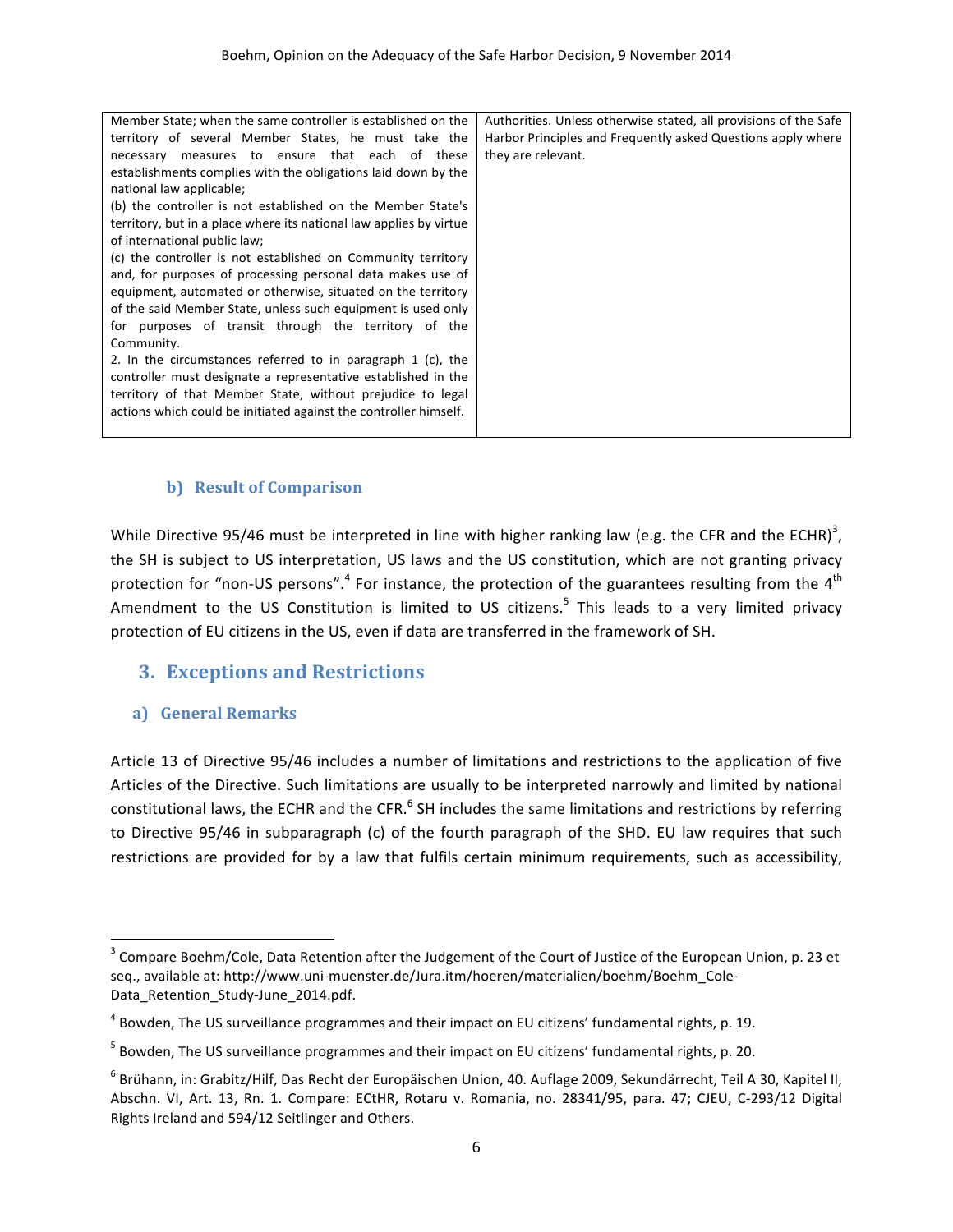foreseeability and clear and precise rules with regard to the circumstances justifying a limitation.<sup>7</sup> Article 52 (1) of the CFR further requires that limitations and restrictions to the fundamental rights of the CFR respect the essence of the rights and are subject to the principle of proportionality. Further, "limitations may be made to those rights and freedoms only if they are necessary and genuinely meet objectives of general interest recognized by the Union or the need to protect the rights and freedoms of others."<sup>8</sup>

In addition to the limitations that exist in Directive 95/46, the SH adds further exceptions in its fourth paragraph, subparagraphs (a) and (b). The limitation clarifies that any law, government regulation and case law override the self-certification mechanism. In addition all national security, public interest and law enforcement requirements make the SH non-applicable, even if they are not specified in a law, government regulation or case law. The US understanding of this exception is further explained in Annex IV of the SHD, which states that not only a duty to provide data, but also a "special authorization", for instance, to share data, overrides the SH principles. This means in practice that any form of US statute/executive regulation can add further limitations to the ones provided for in Directive 95/46. In consequence, SH principles only apply when there is no other specific regulation within the US legal system. 

| Directive 95/46                                                                                                                 | Safe Harbor                                                        |
|---------------------------------------------------------------------------------------------------------------------------------|--------------------------------------------------------------------|
|                                                                                                                                 |                                                                    |
| <b>Article 13, Exemptions and Restrictions</b>                                                                                  | <b>Fourth Paragraph</b>                                            |
|                                                                                                                                 |                                                                    |
| 1. Member States may adopt legislative measures to restrict                                                                     | Adherence to these Principles may be limited:                      |
| the scope of the obligations and rights provided for in Articles                                                                | (a) to the extent necessary to meet national security, public      |
| $6(1)$ , 10, 11 $(1)$ , 12 and 21 when such a restriction constitutes                                                           | interest, or law enforcement requirements;                         |
| a necessary measures to safeguard:                                                                                              | (b) by statute, government regulation, or case law that create     |
| (a) national security;                                                                                                          | conflicting obligations or explicit authorizations, provided that, |
| (b) defence;                                                                                                                    | in exercising any such authorization, an organization can          |
| (c) public security;                                                                                                            | demonstrate that its non-compliance with the Principles is         |
| (d) the prevention, investigation, detection and prosecution of                                                                 | limited to the extent necessary to meet the overriding             |
| criminal offences, or of breaches of ethics for regulated                                                                       | legitimate interests furthered by such authorization; or           |
| professions;                                                                                                                    | (c) if the effect of the Directive of Member State law is to       |
| (e) an important economic or financial interest of a Member                                                                     | allow exceptions or derogations, provided such exceptions or       |
| State or of the European Union, including monetary,                                                                             | derogations are applied in comparable contexts.                    |
| budgetary and taxation matters;                                                                                                 | <b>ANNEX IV</b>                                                    |
| (f) a monitoring, inspection or regulatory function connected,<br>even occasionally, with the exercise of official authority in | <b>B. Explicit Legal Authorizations</b>                            |
| cases referred to in $(c)$ , $(d)$ and $(e)$ ;                                                                                  | [] Clearly, where U.S. law imposes a conflicting obligation,       |
| (g) the protection of the data subject or of the rights and                                                                     | U.S. organizations whether in the safe harbor or not must          |
| freedoms of others.                                                                                                             | comply with the law. As for explicit authorizations, while the     |
|                                                                                                                                 | safe harbor principles are intended to bridge the differences      |
|                                                                                                                                 | between the U.S. and European regimes for privacy                  |
|                                                                                                                                 | protection, we owe deference to the legislative prerogatives       |
|                                                                                                                                 | of our elected lawmakers.                                          |
|                                                                                                                                 | [] The exception is limited to cases where there is an explicit    |
|                                                                                                                                 | authorization. Therefore, as a threshold matter, the relevant      |

 $^7$  ECtHR, S. and Marper v. UK, no. 30562/04 and 30566/04, para. 95; Copland v. UK, no. 62617/00, para. 46; Amann v. Switzerland, no. 27798/95, para. 55.

<u> 1989 - Johann Stein, markin film yn y breninn y breninn y breninn y breninn y breninn y breninn y breninn y b</u>

 $8$  CJEU, C-293/12 Digital Rights Ireland and 594/12 Seitlinger and Others, para. 38; Compare Boehm/Cole, Data Retention after the Judgement of the Court of Justice of the European Union, p. 34.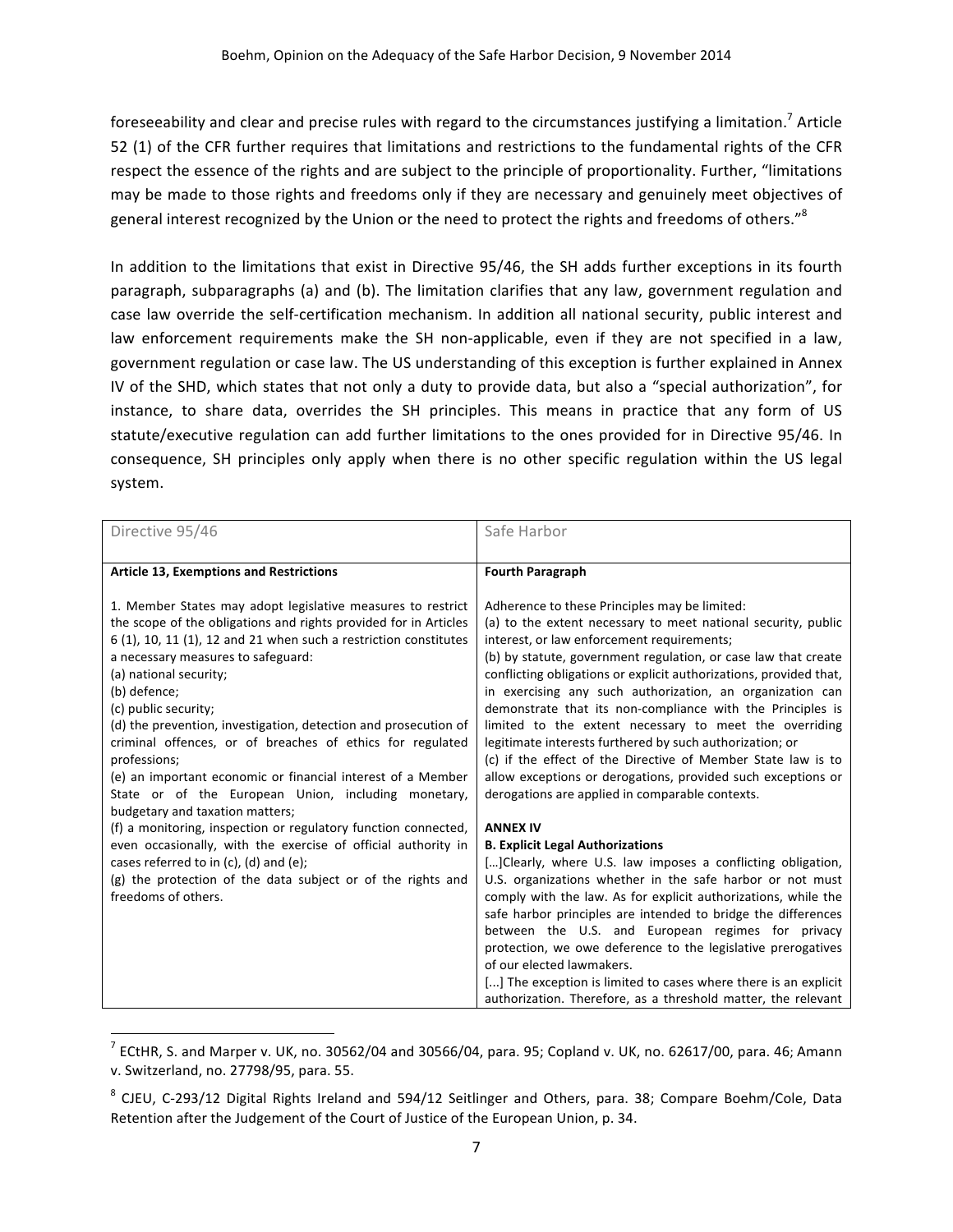|  |  |  | statute, regulation or court decision must affirmatively       |
|--|--|--|----------------------------------------------------------------|
|  |  |  | authorize the particular conduct by safe harbor organizations. |

### **b)** Result of Comparison

The US constitution as well as most US laws and regulations do not grant a right to privacy to "non-US persons". In contrast, it is clear from the wording of Annex IV of the SHD that every rule in form of "explicit legal authorizations" (from the federal, state or even the local level) existing in the US can override the guarantees of the SHD. As a result, in particular the provisions of Annex IV are capable of broadly restricting the rights of the persons whose data have been transferred.

In addition to Annex IV there is an exception for "national security", "law enforcement" and "public interest". It is not clear from the wording of this exception whether these restrictions require any basis in a law or regulation. This could mean that even a local town ordinance in the US can override SH. In essence, it is highly likely that SH principles are only applicable in a small number of situations. If however, the SH principles are not applicable, there is no chance of balancing the conflicting interests, as it would be required by EU law, if fundamental rights are restricted.<sup>9</sup> An example is the current situation regarding the "PRISM" program: The FISA Act (50 U.S.C. Chapter 36, § 1801 et seq.) is overriding the SH rules and leaves non-US data subjects with no protection against mass surveillance by US espionage, national security and law enforcement authorities.<sup>10</sup>

In summary, in particular Annex IV of the SHD allows for restrictions and limitations of the fundamental rights of EU citizens which go far beyond of what is tolerated in the EU. The restrictions that are possible according to the SHD decision do not even require a proportionality or balancing test between the different interests at stake. This constitutes a clear violation of Article 7, 8 and 52 (1) CFR and the ECHR and can therefore not be regarded as adequate.

## **4. Summary Application**

<u> 1989 - Johann Stein, markin film yn y breninn y breninn y breninn y breninn y breninn y breninn y breninn y b</u>

With regard to the scope of protection, it can be concluded that the scope of SH is very narrow and includes only the about 3.800 organizations that have "self-certified". If SH data is transferred to organizations which are not subject to the SH rules, constitutional protection or protection following from other legal sources for data of EU citizens is almost non-existent. Privacy and data protection rules in the US differ significantly from the protection guaranteed in the EU. There are no general privacy or data protection laws in the US and constitutional protection of privacy for "non-US persons" is not provided for. Sectoral regulations govern certain aspects of privacy and data protection in a particular context (for instance Health Data, Online Data of Children, Credit Information).

In consequence, protection resulting from US laws and regulations is often weaker than in the EU, in particular for EU citizens. An example is the FISA Act (e.g. 50 U.S.C. Chapter 36, § 1881a) which only

 $9$  See for example Article 52(1) CFR; Compare Boehm/Cole, Data Retention after the Judgement of the Court of Justice of the European Union, p. 34 et seq.

 $^{10}$  Bowden. The US surveillance programmes and their impact on EU citizens' fundamental rights, p. 19 et seq.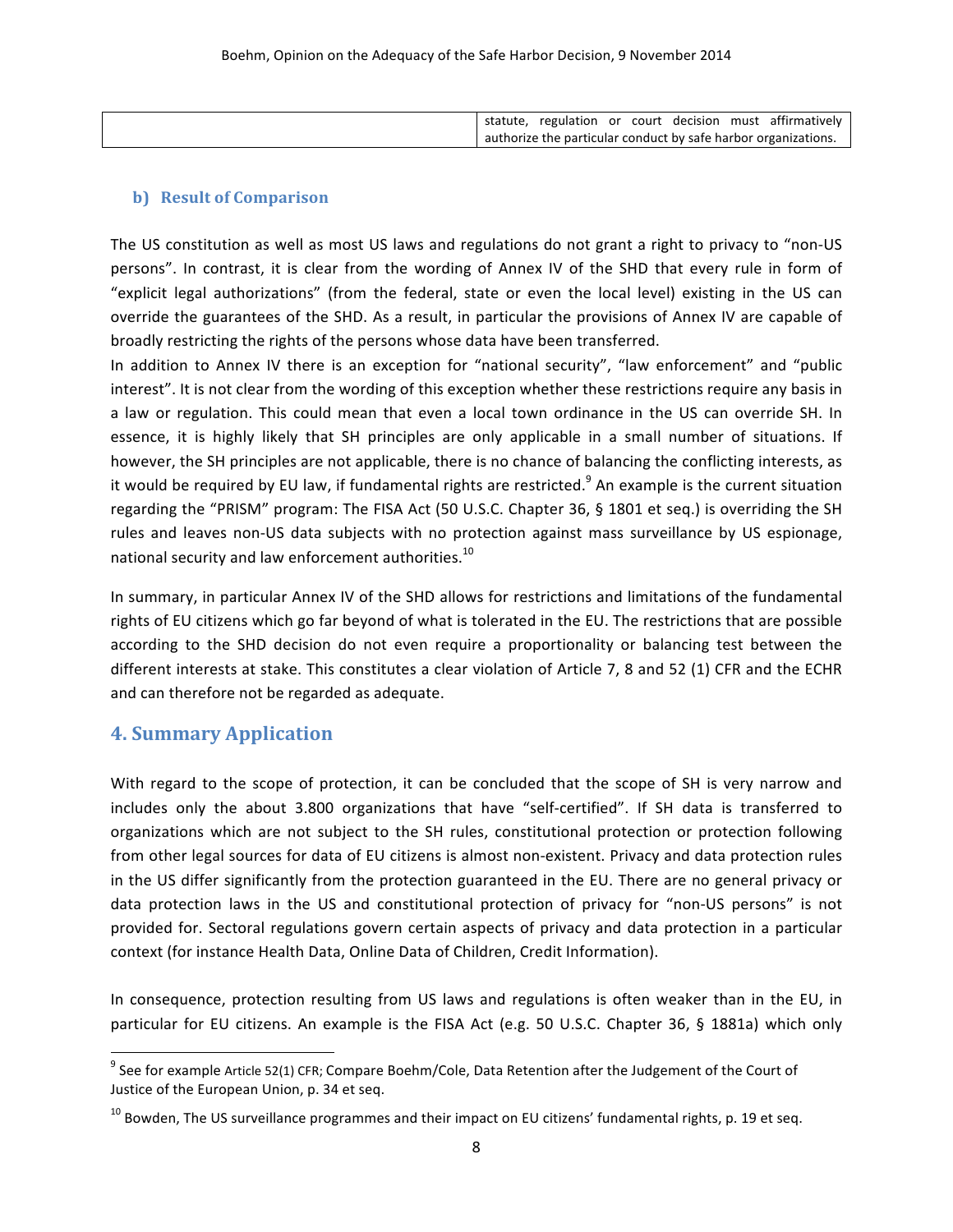grants US citizens and permanent residents protection but not EU citizens.<sup>11</sup> The difference regarding the standard of protection is also the reason why the US as a country is not qualified as a country providing "adequate protection" in the sense of Directive 95/46. In summary, the SH rules enable a wide ranging use of data outside the "sphere of protection" of SH. Circumventing the SH principles by transferring SH data to government authorities or other third parties – where lower data protection principles apply (if at all)  $-$  is easily possible. This clearly contradicts to EU data protection principles according to which strict data protection rules apply during the entire course of data processing.<sup>12</sup> It is therefore extremely doubtful whether the current SH mechanism can be regarded as providing an adequate protection.

In addition to the week protection outside of the SH framework, the SH rules do not apply if there is US law overriding the application of the SH principles. This US law can include federal, state and local laws, case-law, regulations and even public interests that need no legal specification. Other explicit "authorizations" may even limit the scope further. Moreover, the rules of SH are subject to US interpretation. This weakens the standard of protection for SH data even more, since US privacy and data protection standards differ to a great extend from those of the EU (compare above).

## **II. SUBSTANTIVE LAW GUARANTEES**

## **1. Data Quality**

### **a) General Remarks**

 

According to EU law "data quality" requirements constitute a central limitation for every kind of data usage.<sup>13</sup> Directive 95/46 requires in its Article 6 the adherence to several principles when it comes to data processing. First, the processing must be fair and lawful. Secondly, according to the purpose limitation principle the collection of data may only take place for specified, explicit and legitimate purposes and further processing, incompatible to those purposes, is prohibited. Thirdly, the (limited) purpose requires that data processing must be adequate, relevant and not excessive. Accuracy and correctness of data is also required, which means that there have to be certain safeguards to get inaccurate or incomplete data erased or rectified. Finally, Directive 95/46 contains a limitation which concerns the extent of the data and demands that data is kept in a form which permits identification of data subjects for no longer than necessary. Each of the principles is not only important as a single principle; they also have a considerable meaning in their entirety. The more general idea of data minimization can be derived from them. $^{14}$ 

 $14$  Compare for instance, European Data Protection Supervisor,

 $11$  Ibid.

 $12$  Compare CJEU, C-293/12 Digital Rights Ireland and 594/12 Seitlinger and Others, paras. 32, 35.

 $13$  Compare Handbook on European data protection law, chapter 3 (http://www.echr.coe.int/Documents/Handbook\_data\_protection\_ENG.pdf); Brühann, in: Grabitz/Hilf, Art. 6 Rn. 6.

https://secure.edps.europa.eu/EDPSWEB/edps/lang/en/EDPS/Dataprotection/Glossary/pid/74.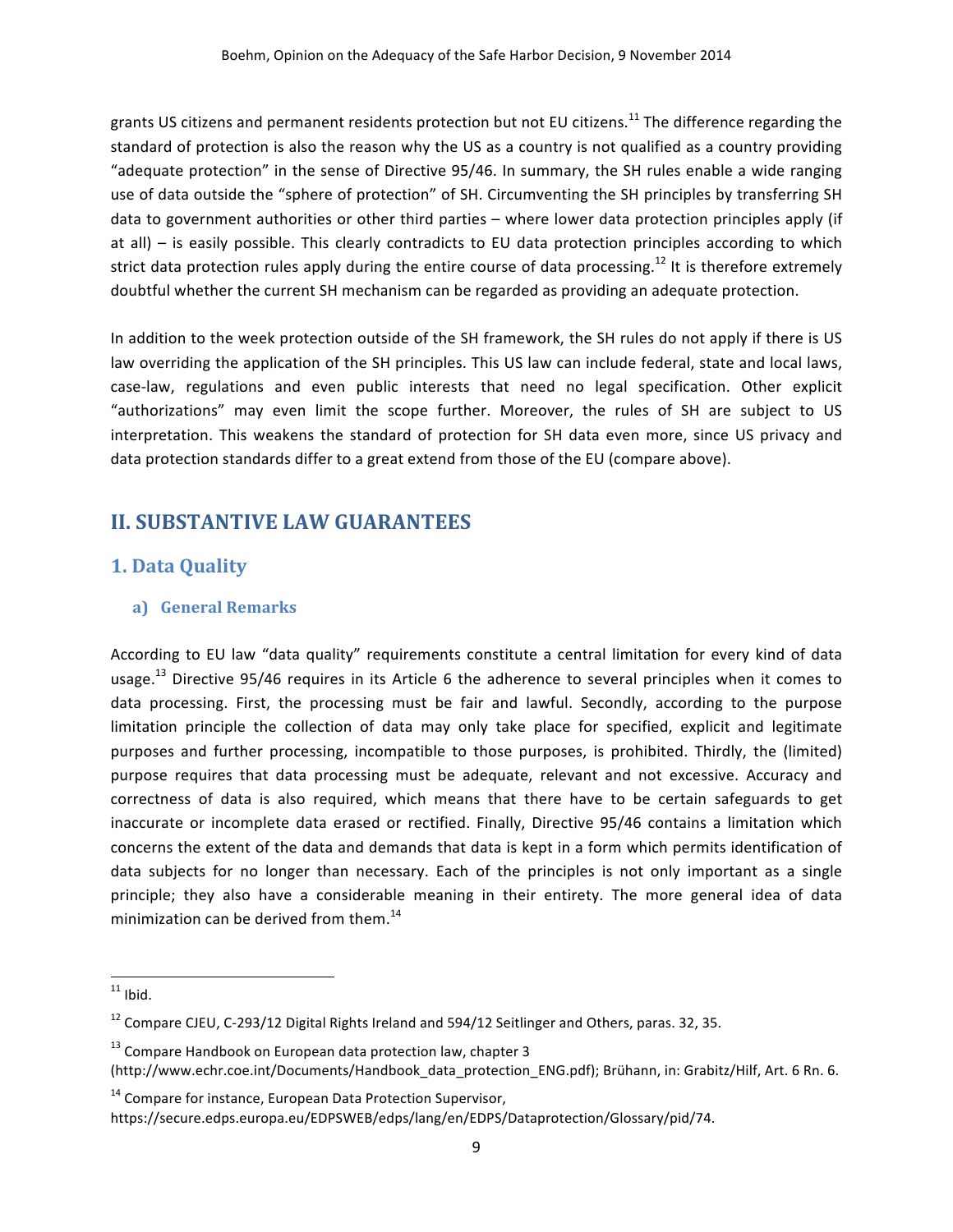This idea as well as the specific principles that limit data processing can be found in primary EU law. Article 8 (2) CFR reiterates largely the rules laid down in Article 6 of Directive 95/46.<sup>15</sup> Article 8 ECHR and the case law of the ECtHR with regard to this article regularly refer to the above-mentioned quality requirements.<sup>16</sup> The same principles can be found in the "OECD Guidelines on the Protection of Privacy and Transborder Flows of Personal Data"<sup>17</sup> and the "Convention for the Protection of Individuals with regard to Automatic Processing of Personal Data"<sup>18</sup> of the Council of Europe. The mentioning of these principles in several sources of law and the reference in case law show their high acceptance even beyond mere EU law.

Data quality principles, respectively "data integrity" principles, are laid down in the SHD as well. The purpose limitation principle constitutes the core part. Besides, to ensure reliability of data, the SHD requires accurateness, completeness and correctness of data. The access principle refers to these safeguards.

| Directive 95/46                                                   | Safe Harbor                                                      |
|-------------------------------------------------------------------|------------------------------------------------------------------|
|                                                                   |                                                                  |
| Article 6, PRINCIPLES RELATING TO DATA QUALITY                    | <b>DATA INTEGRITY</b>                                            |
|                                                                   |                                                                  |
| 1. Member States shall provide that personal data must be:        | Consistent with the Principles, personal information must be     |
| (a) processed fairly and lawfully;                                | relevant for the purposes for which it is to be used.            |
| (b) collected for specified, explicit and legitimate purposes and |                                                                  |
| not further processed in a way incompatible with those            | An organization may not process personal information in a        |
| purposes. []                                                      | way that is incompatible with the purposes for which it has      |
| (c) adequate, relevant and not excessive in relation to the       | been collected or subsequently authorized by the individual.     |
| purposes for which they are collected and/or further              |                                                                  |
| processed;                                                        | To the extent necessary for those purposes, an organization      |
| (d) accurate and, where necessary, kept up to date; every         | should take reasonable steps to ensure that data is reliable for |
| reasonable step must be taken to ensure that data which are       | its intended use, accurate, complete, and current.               |
| inaccurate or incomplete, having regard to the purposes for       |                                                                  |
| which they were collected or for which they are further           | <b>ACCESS</b>                                                    |
| processed, are erased or rectified;                               |                                                                  |
| (e) kept in a form which permits identification of data subjects  | Individuals must have access to personal information about       |
| for no longer than is necessary for the purposes for which the    | them that an organization holds and be able to correct,          |
| data were collected or for which they are further processed.      | amend, or delete that information where it is inaccurate, []     |
| $[]$                                                              |                                                                  |

 

 $15$  Bernsdorff, in: Meyer, Charta der Grundrechte, Art. 8 Rn. 22.

 $^{16}$  Compare ECtHR, S. and Marper v. UK, no. 30562/04 and 30566/04, para. 103; Gardel v. France, no. 16428/05, para. 62.

 $17$  Available at:

http://www.oecd.org/internet/ieconomy/oecdguidelinesontheprotectionofprivacyandtransborderflowsofpersonal data.htm#part2. 

 $18$  Available at: http://conventions.coe.int/Treaty/en/Treaties/html/108.htm.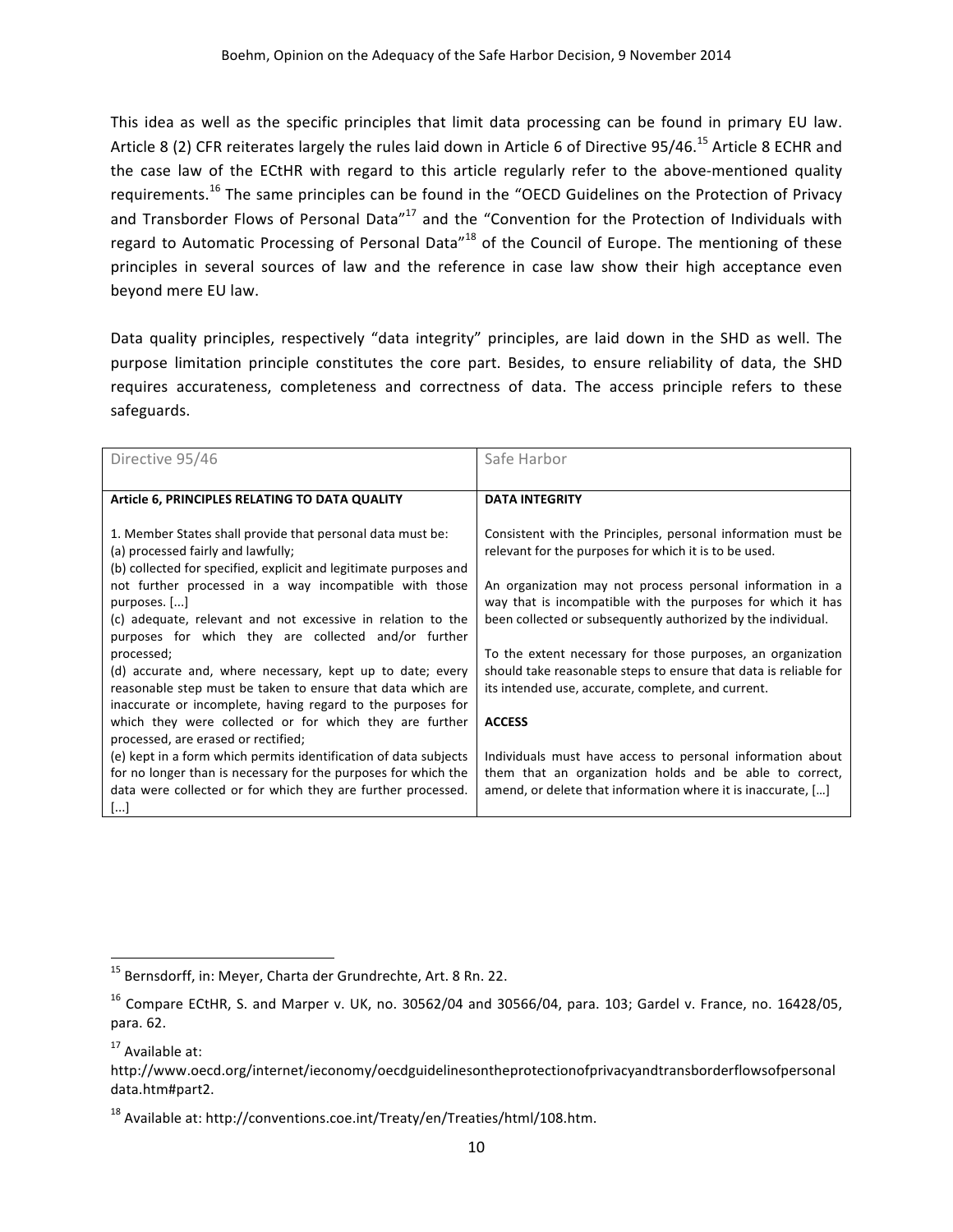### **b)** Result of Comparison

The SHD mentions data quality requirements. However, crucial elements like "fairness" and "lawfulness" are missing. Since the element of "adequacy" is not mentioned in SH, there is no starting-point for conducting the proportionality test which is crucial in European data protection legislation.<sup>19</sup>

At a first glance the important minimum standard of purpose limitation is contained in the SHD. Nevertheless, the standard is formulated more generously. The SHD does not require the purpose to be "explicit", "specified" or "legitimate". This leads to the assumption that the principle can be easily circumvented. As the further elements (incompatibility; accuracy; completeness; currentness) refer to the defined purpose, the formulation of a broad purpose paves the way for various forms of processing. With regard to such broad definition of the purpose it is not unlikely that the data are regarded as relevant, necessary, compatible and current for various different purposes.

Concerning the concept of data minimization severe doubts arise if the SHD adheres to this principle. The SHD does not explicitly lay down that data must be "not excessive". Additionally, the SHD lacks the clear order to retain data in a form which permits identification of data subjects only as long as it is necessary for the purposes.

All in all it can be observed that the SHD is differing in essential points from European data protection standards. Important minimum standards (fairness, lawfulness, adequacy, explicit purpose limitation) resulting from Directive 95/46, Article 7, 8 CFR and Article 8 ECHR are not applied at all or applied in a less stringent way.

## **2. Legitimate Processing**

### **a) General Remarks**

<u> 1989 - Johann Stein, markin film yn y breninn y breninn y breninn y breninn y breninn y breninn y breninn y b</u>

EU law prohibits data processing, unless there is an explicit allowance. This principle is  $-$  next to the data quality principles – the second main limitation on data usage. The general approach was already established in the ECHR. According to Article 8 (2) ECHR the basic requirement for the justification of an interference with the right of private and family life is the existence of a legal basis. Similarly, Article 8 CFR requires permission for every form of data processing operation as well. Directive 95/46 implements the principle by explicitly listing in Article 7 exceptional circumstances in which data processing is not prohibited. 

The most relevant condition that makes data processing legitimate is the consent of the data subject. Additionally, the list contains five more reasons that can be applied for arguing that the processing operation is in conformity with data protection law. It is noteworthy that every option contains the word "necessary". This leaves open the possibility to interpret the exceptions narrowly, which is in line with the general approach in EU law to which exceptions should not be interpreted too extensively.

<sup>&</sup>lt;sup>19</sup> Compare Article 29 Data Protection Working Party, 536/14/EN, available at: http://ec.europa.eu/justice/dataprotection/article-29/documentation/opinion-recommendation/files/2014/wp211\_en.pdf.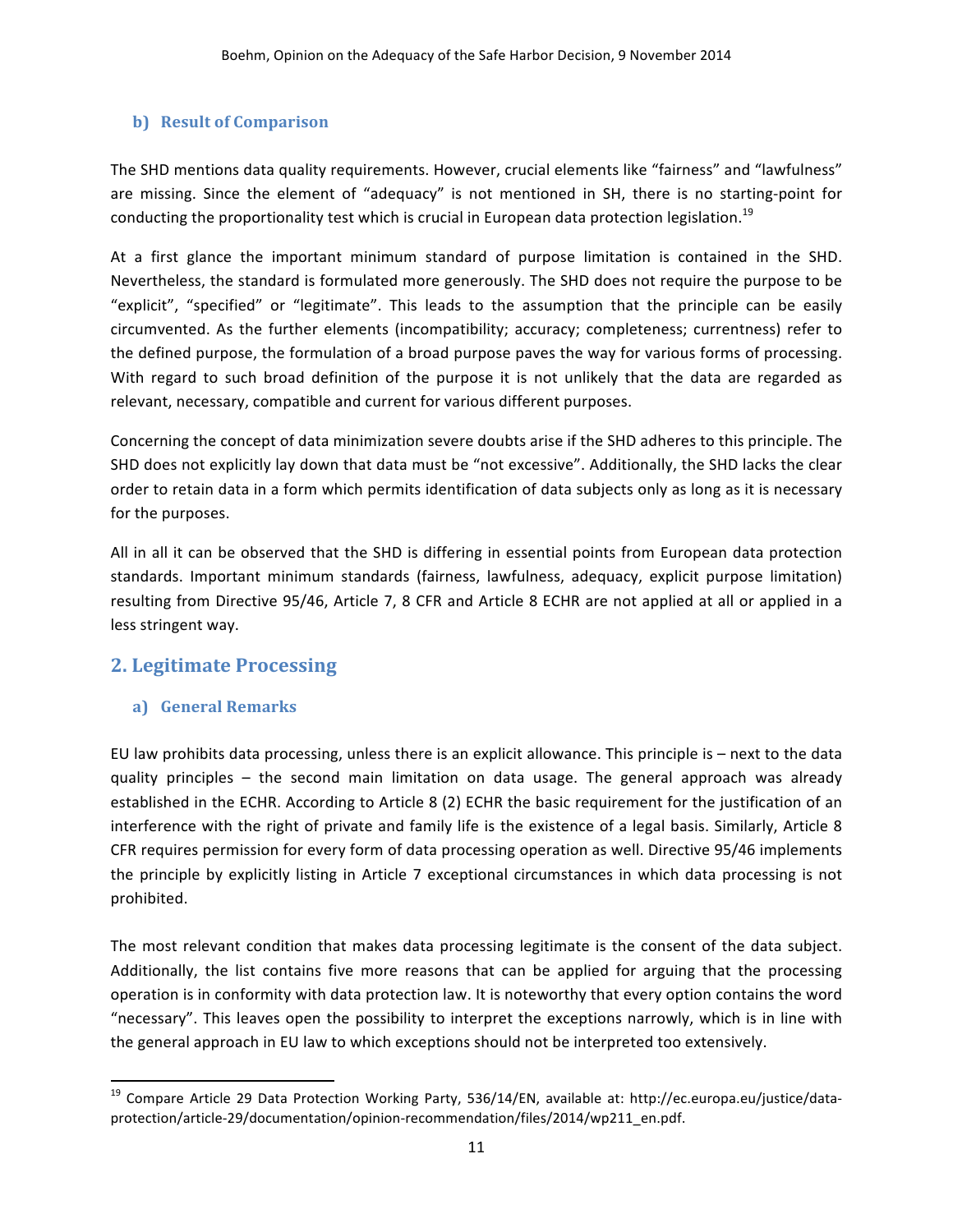The SH does not know such a general limitation. Instead processing depends only on the application of the notice and choice principles. First, it is required to inform data subjects about the purposes for which data are collected and it is required to give certain additional information. Secondly, the choice principle necessitates the possibility to "opt out" (equivalent to the "right to object" in Article 14 of Directive 95/46) from data processing. But this possibility is limited to two specific situations, which are (a) disclosure to a third party and (b) incompatible usage. In consequence, most processing operations can take place without having to consider strict processing rules.

| Directive 95/46                                                                                                                                                                                                                                                                                                                                                                                                                                                                                                                                                                                                                                                                                                                                                                                                                                                                                                                                                                                                                                                                                                                                                         | Safe Harbor                                                                                                                                                                                                                                                                                                                                                                                                                                                                                                                                                                                                                                                                                                                                                                                                                                                                                                                                                                                                                                                                                                                                                           |  |
|-------------------------------------------------------------------------------------------------------------------------------------------------------------------------------------------------------------------------------------------------------------------------------------------------------------------------------------------------------------------------------------------------------------------------------------------------------------------------------------------------------------------------------------------------------------------------------------------------------------------------------------------------------------------------------------------------------------------------------------------------------------------------------------------------------------------------------------------------------------------------------------------------------------------------------------------------------------------------------------------------------------------------------------------------------------------------------------------------------------------------------------------------------------------------|-----------------------------------------------------------------------------------------------------------------------------------------------------------------------------------------------------------------------------------------------------------------------------------------------------------------------------------------------------------------------------------------------------------------------------------------------------------------------------------------------------------------------------------------------------------------------------------------------------------------------------------------------------------------------------------------------------------------------------------------------------------------------------------------------------------------------------------------------------------------------------------------------------------------------------------------------------------------------------------------------------------------------------------------------------------------------------------------------------------------------------------------------------------------------|--|
| Article 7, CRITERIA FOR MAKING DATA PROCESSING<br><b>LEGITIMATE</b>                                                                                                                                                                                                                                                                                                                                                                                                                                                                                                                                                                                                                                                                                                                                                                                                                                                                                                                                                                                                                                                                                                     | <b>NOTICE</b>                                                                                                                                                                                                                                                                                                                                                                                                                                                                                                                                                                                                                                                                                                                                                                                                                                                                                                                                                                                                                                                                                                                                                         |  |
| Member States shall provide that personal data may be<br>processed only if:<br>(a) the data subject has unambiguously given his consent; or<br>(b) processing is necessary for the performance of a contract<br>to which the data subject is party or in order to take steps at<br>the request of the data subject prior to entering into a<br>contract; or<br>(c) processing is necessary for compliance with a legal<br>obligation to which the controller is subject; or<br>(d) processing is necessary in order to protect the vital<br>interests of the data subject; or<br>(e) processing is necessary for the performance of a task<br>carried out in the public interest or in the exercise of official<br>authority vested in the controller or in a third party to whom<br>the data are disclosed; or<br>(f) processing is necessary for the purposes of the legitimate<br>interests pursued by the controller or by the third party or<br>parties to whom the data are disclosed, except where such<br>interests are overridden by the interests for fundamental<br>rights and freedoms of the data subject which require<br>protection under Article 1 (1). | An organization must inform individuals about the purposes<br>for which it collects and uses information about them, how to<br>contact the organization with any inquiries or complaints, the<br>types of third parties to which it discloses the information, and<br>the choices and means the organization offers individuals for<br>limiting its use and disclosure.<br>This notice must be provided in clear and conspicuous<br>language when individuals are first asked to provide personal<br>information to the organization or as soon thereafter as is<br>practicable, but in any event before the organization uses such<br>information for a purpose other than that for which it was<br>originally collected or processed by the transferring<br>organization or discloses it for the first time to a third party<br><b>CHOICE</b><br>An organization must offer individuals the opportunity to<br>choose (opt out) whether their personal information is (a) to<br>be disclosed to a third party or (b) to be used for a purpose<br>that is incompatible with the purpose(s) for which it was<br>originally collected or subsequently authorized by the |  |
|                                                                                                                                                                                                                                                                                                                                                                                                                                                                                                                                                                                                                                                                                                                                                                                                                                                                                                                                                                                                                                                                                                                                                                         | individual.<br>Individuals must be provided with clear and conspicuous,<br>readily available, and affordable mechanisms to exercise<br>choice.                                                                                                                                                                                                                                                                                                                                                                                                                                                                                                                                                                                                                                                                                                                                                                                                                                                                                                                                                                                                                        |  |

### **b)** Result of Comparison

<u> 1989 - Johann Stein, markin film yn y breninn y breninn y breninn y breninn y breninn y breninn y breninn y b</u>

The SHD follows a general processing approach which differs in essential points from EU data protection rules. In the EU processing of personal data is prohibited unless one of the explicitly listed exemptions applies.<sup>20</sup> Under SH, it is exactly the opposite. When applying the notice and choice principle, the general prohibition to process personal data is replaced by a general permission.

 $^{20}$  Compare Boehm/Cole, Data Retention after the Judgement of the Court of Justice of the European Union, p. 49.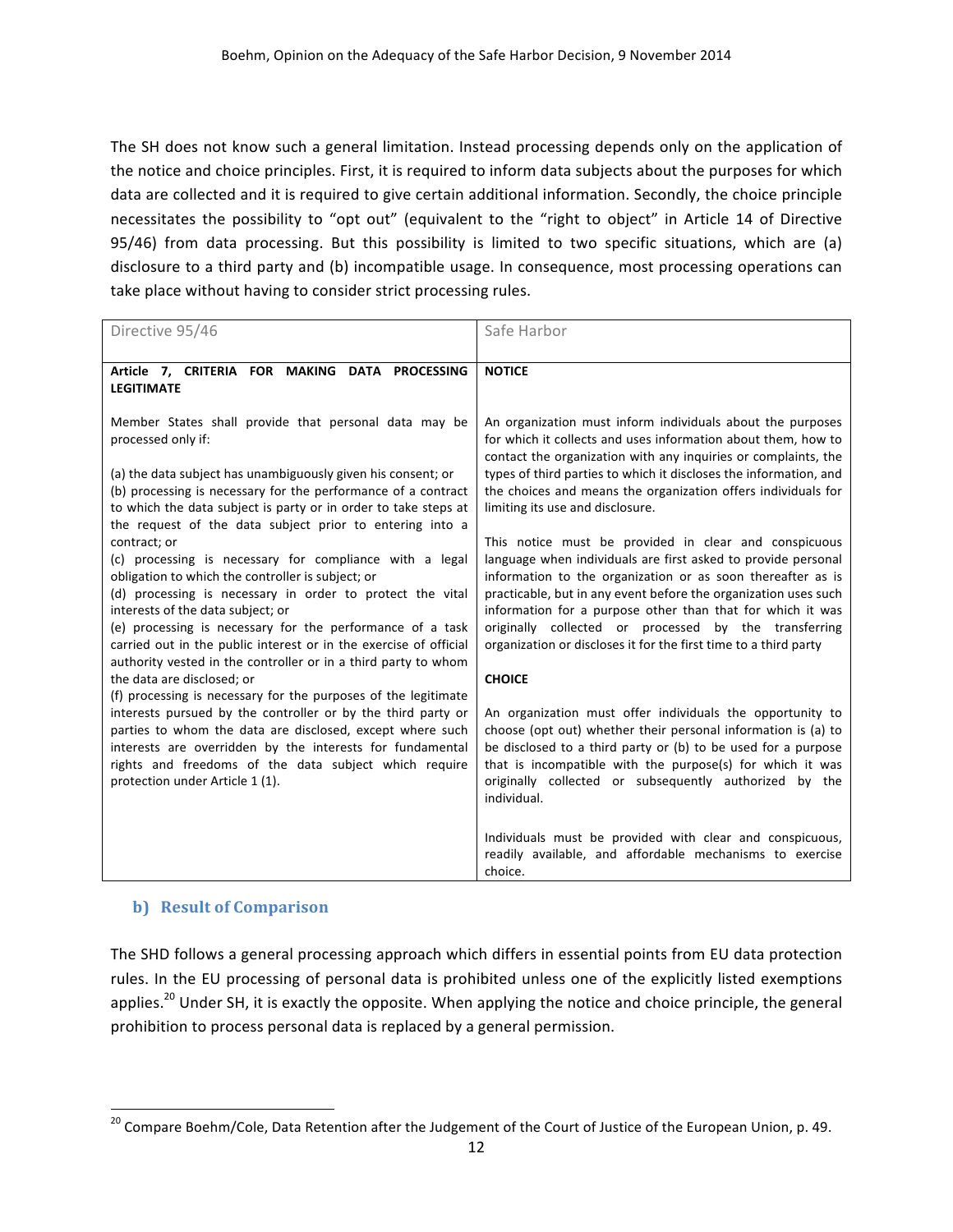Analyzing the two principles in detail, doubts regarding the effectiveness of the protection occur. The information principle specifies the moment at which the US organization is obliged to inform the data subject. It says that the information must be provided when "individuals are first asked to provide personal information to the organization or as soon thereafter as is practicable". These options leave considerable space for misuse. The US organization does not ask individuals to provide personal information to them. Instead, it imports data that was provided to them by an organization in the EU.

This strange construction in the SHD at least leaves open the possibility that US organizations delay the application of the information principle and by doing so weaken the data subjects' rights.

Only if the receiving organization in the US "uses the information for a purpose other than that for which it was originally collected or processed by the transferring organization or discloses it for the first time to a third party", the SHD leaves no space for delaying the necessary information. In that case the organization in the US clearly has to notify the data subject before the mentioned actions are carried out. Nevertheless, this stricter obligation can also be circumvented if already the transferring organization formulates a very broad purpose<sup>21</sup> or if the notification requirement is overridden by US law. In consequence the information principle as one basic requirement for lawful data processing has considerable disadvantages compared to the standards guaranteed in the EU.

The structure of the second main principle, the choice principle, brings up further questions regarding the effectiveness of data protection in the US. It requires US organizations to offer data subjects the opportunity to "opt out" of specific processing operations. The option to opt out is an equivalent to the "right to object" in Article 14 of the Directive. It is applicable in only two situations, which are "usage for another purpose" or "disclosure to a third party". These situations can, however, be restricted by US law. Every other processing operation can be conducted by the organization. Consequently, the data subject has quite often no influence on the handling of its personal data.

| Directive 95/46/EC & Article 8 CFR<br><b>Full protection for</b><br>all forms of "processing" | collection,<br>recording.<br>organization,<br>storage,<br>adaptation or alteration,<br>retrieval.<br>consultation.<br>dissemination or otherwise making available,<br>and any other form of "processing"; | blocking.<br>erasure,<br>destruction;<br>use.<br>disclosure by transmission,<br>change of purpose,<br>alignment or combination. | $\star$ +<br>--------- | Safe Harbor:<br>- Opt Out for two<br>specific situations |
|-----------------------------------------------------------------------------------------------|-----------------------------------------------------------------------------------------------------------------------------------------------------------------------------------------------------------|---------------------------------------------------------------------------------------------------------------------------------|------------------------|----------------------------------------------------------|
|                                                                                               |                                                                                                                                                                                                           |                                                                                                                                 |                        |                                                          |

Furthermore, the opt-out-method has next to its limited application another structural shortcoming. The opportunity to opt out must be "provided with clear and conspicuous, readily available, and affordable mechanisms to exercise choice". However, the determination that the data subject did not choose to opt out (when it comes to a change of purpose or disclosure to a third party) does not necessarily mean that it gave its consent to the processing operation. It is for example not unlikely that the data subject missed the option. This especially happens when a data subject faces a huge amount of information. Besides, it

<u> 1989 - Johann Stein, markin film yn y breninn y breninn y breninn y breninn y breninn y breninn y breninn y b</u>

 $21$  Compare for instance facebook, statement of rights and responsibilities, legal terms, para 17, available at: https://www.facebook.com/legal/terms.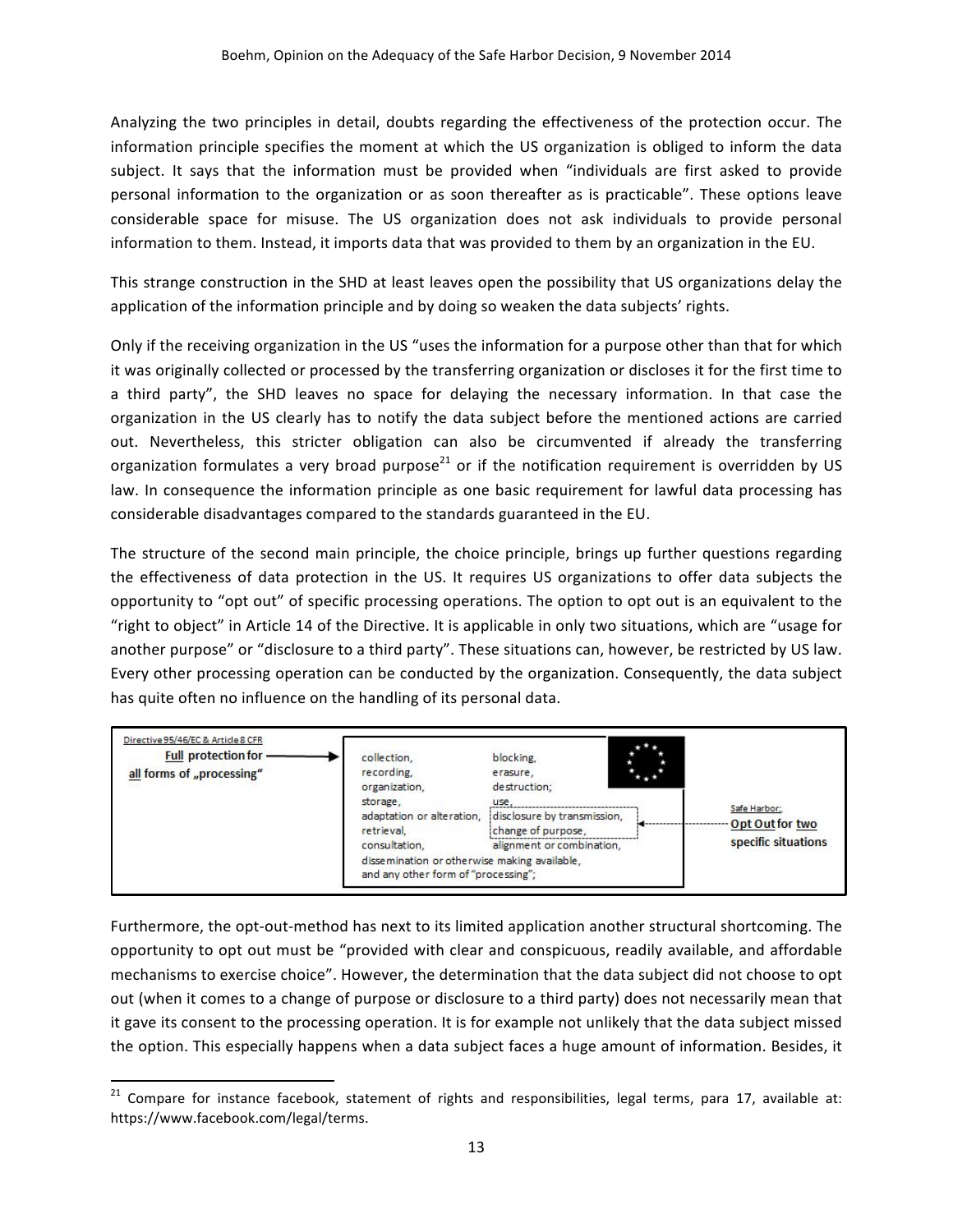is doubtful if the option to opt-out is similar to giving consent "unambiguously", which is required by Directive 95/46. While not opting-out means that a person behaves in a passive way, the approach in the Directive is based on activity by a person. From this observation one can conclude that SHD relies on a mechanism that at least cannot be regarded completely useful and effective for enforcing data protection standards. Against the background of this, the question arises why the application of the optout-method is limited to only a part of possible processing operations.

All things considered the protection of SH appears considerably lower than the minimal standards of Directive 95/46, Article 8 CFR ("data must be processed ... on the basis of the consent ... or some other legitimate basis laid down by law") and even the OECD guidelines (see "Use Limitation Principle").

## **3. Onward Transfer**

### **a) General Remarks**

Under Directive 95/46 the transfer of data respectively the "disclosure by transmission" constitutes a form of processing (Article 2 (b)). Therefore, the general limitations applicable to any "processing operation" apply. Transfers must be allowed under Articles 7 or 8 and the processing operation must fulfill the requirements of Article 6. Transfers outside of the area that is governed by Directive 95/46 (countries that are not members of the EU/EEA) fall under the additional limitations of Articles 25 and 26.

SH does not foresee any limitations on onward transfer other than "notice and choice", which effectively means that data subjects must have an option to "opt out" of an onward transfer. Moreover, these principles can be overridden by US law (see above). Only if the recipient acts as an "agent" ("processor"), an adequate level of protection has to be granted. In all other cases the recipient of the data is not required to provide any form of an "adequate protection".

| Directive 95/46                                                                                                                                                                                                                                     | Safe Harbor                                                                                                                                                                                     |  |  |
|-----------------------------------------------------------------------------------------------------------------------------------------------------------------------------------------------------------------------------------------------------|-------------------------------------------------------------------------------------------------------------------------------------------------------------------------------------------------|--|--|
| Article 25. TRANSFER OF PERSONAL DATA<br><b>THIRD</b><br>TO.<br><b>COUNTRIES</b>                                                                                                                                                                    | <b>ONWARD TRANSFER</b>                                                                                                                                                                          |  |  |
| The Member States shall provide that the transfer to a third<br>country of personal data which are undergoing processing or<br>are intended for processing after transfer may take place only                                                       | To disclose information to a third party, organizations must<br>apply the Notice and Choice Principles.                                                                                         |  |  |
| if, without prejudice to compliance with the national<br>provisions adopted pursuant to the other provisions of this<br>Directive, the third country in question ensures an adequate                                                                | [The following section on "agents" refers to "processors"<br>as defined in Article 2(e) of Directive 95/46/EC ]                                                                                 |  |  |
| level of protection. []                                                                                                                                                                                                                             | Where an organization wishes to transfer information to a<br>third party that is acting as an agent, as described in the                                                                        |  |  |
| Article 26<br><b>Derogations</b>                                                                                                                                                                                                                    | endnote, it may do so if it first either ascertains that the third<br>party subscribes to the Principles or is subject to the Directive<br>or another adequacy finding or enters into a written |  |  |
| 1. By way of derogation from Article 25 and save where<br>otherwise provided by domestic law governing particular<br>cases, Member States shall provide that a transfer or a set of<br>transfers of personal data to a third country which does not | agreement with such third party requiring that the third party<br>provide at least the same level of privacy protection as is<br>required by the relevant Principles.                           |  |  |
| ensure an adequate level of protection within the meaning of                                                                                                                                                                                        | If the organization complies with these requirements, it shall                                                                                                                                  |  |  |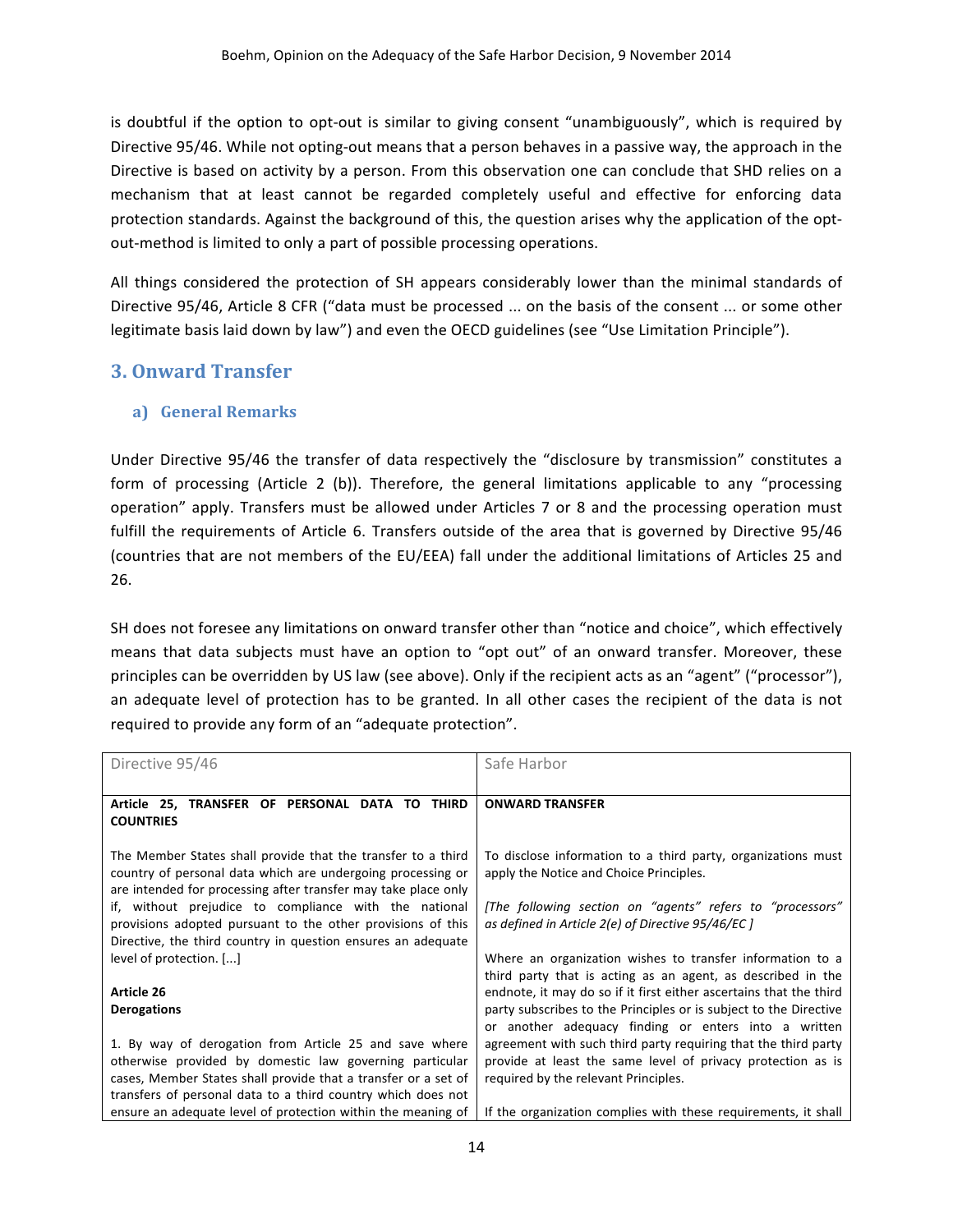| Article 25 (2) may take place on condition that:<br>(a) the data subject has given his consent unambiguously to<br>the proposed transfer; or<br>(b) the transfer is necessary for the performance of a contract<br>between the data subject and the controller or the<br>implementation of precontractual measures taken in response<br>to the data subject's request; or<br>(e) the transfer is necessary for the conclusion or performance<br>of a contract concluded in the interest of the data subject<br>between the controller and a third party; or<br>(d) the transfer is necessary or legally required on important<br>public interest grounds, or for the establishment, exercise or<br>defence of legal claims; or<br>(e) the transfer is necessary in order to protect the vital<br>interests of the data subject; or<br>(f) the transfer is made from a register which according to<br>laws or regulations is intended to provide information to the<br>public and which is open to consultation either by the public in<br>general or by any person who can demonstrate legitimate<br>interest, to the extent that the conditions laid down in law for<br>consultation are fulfilled in the particular case. [] | not be held responsible (unless the organization agrees<br>otherwise) when a third party to which it transfers such<br>information processes it in a way contrary to any restrictions<br>or representations, unless the organization knew or should<br>have known the third party would process it in such a contrary<br>way and the organization has not taken reasonable steps to<br>prevent or stop such processing. |
|--------------------------------------------------------------------------------------------------------------------------------------------------------------------------------------------------------------------------------------------------------------------------------------------------------------------------------------------------------------------------------------------------------------------------------------------------------------------------------------------------------------------------------------------------------------------------------------------------------------------------------------------------------------------------------------------------------------------------------------------------------------------------------------------------------------------------------------------------------------------------------------------------------------------------------------------------------------------------------------------------------------------------------------------------------------------------------------------------------------------------------------------------------------------------------------------------------------------------------|-------------------------------------------------------------------------------------------------------------------------------------------------------------------------------------------------------------------------------------------------------------------------------------------------------------------------------------------------------------------------------------------------------------------------|
|--------------------------------------------------------------------------------------------------------------------------------------------------------------------------------------------------------------------------------------------------------------------------------------------------------------------------------------------------------------------------------------------------------------------------------------------------------------------------------------------------------------------------------------------------------------------------------------------------------------------------------------------------------------------------------------------------------------------------------------------------------------------------------------------------------------------------------------------------------------------------------------------------------------------------------------------------------------------------------------------------------------------------------------------------------------------------------------------------------------------------------------------------------------------------------------------------------------------------------|-------------------------------------------------------------------------------------------------------------------------------------------------------------------------------------------------------------------------------------------------------------------------------------------------------------------------------------------------------------------------------------------------------------------------|

#### **b)** Result of Comparison

Both regulations follow the approach that data generally may not leave a sphere of "adequate protection". Under SH this is realized by obliging US organizations to apply the notice and choice principles. Theoretically, the data subject should on the basis of these principles be in the position to prevent the onward transfer if it does not want it to happen. This could lead to the assumption that the protection standard is higher than in the EU, where a general allowance for transfers to countries with an adequate level of protection exists. In the SH framework it appears that the data subject can influence the handling of its data in every single case.

But practically, the shortcomings of the principles become clear in the situation of onward transfers. Especially the opt-out-method has a negative effect on data protection standards in these situations (see above). With regard to the right to opt out it is also unclear, whether it must be applied in a situation where a data subject has "agreed" to forwarding of data through signing terms, privacy policies or other kinds of consent forms far before it actually comes to the transfer. It is questionable if such forms constitute an "informed, specific and unambiguous consent".

Besides, it must be observed that there are many exceptions to the SH. For example, US laws may allow or require to forward data to entities that do not provide for any guarantee (see exceptions above). All in all there is a wide scope of situations where onward transfer may be allowed.

## **4. Summary Substantive Law Guarantees**

At a first glance the SHD contains most of the important ideas and principles that are laid down in Directive 95/46 in order to grant sufficient material protection for data subjects. But a closer look reveals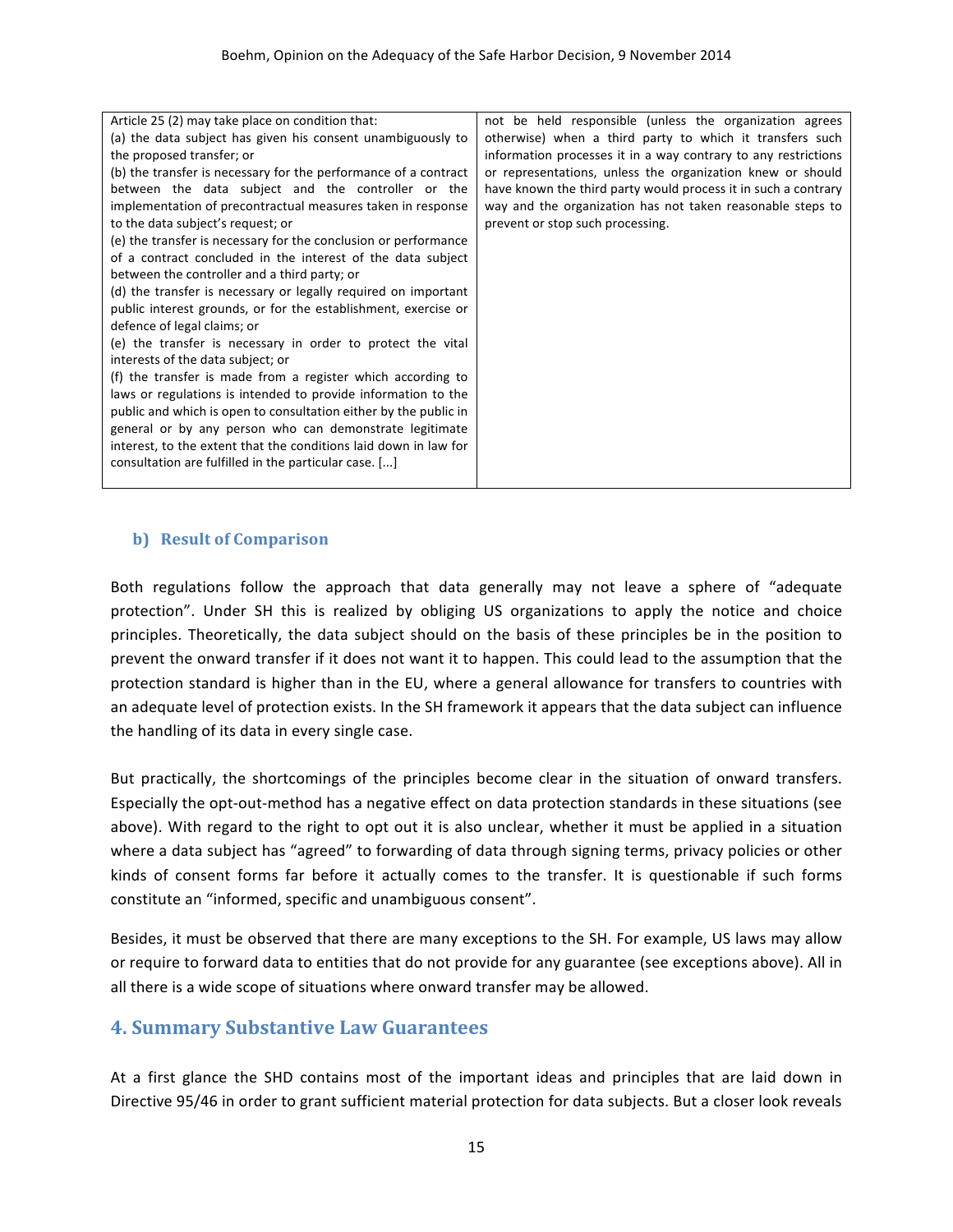several weaknesses that raise the question if the principles are principally adequate to European standards. 

The comparison of the provisions regulating data quality led to the conclusion that the requirements are implemented just superficially in the SHD. Important elements that can be found in Directive 95/46 were not transposed into the SHD. The lack of those elements results in missing crucial minimum standards such as the possibility to conduct a proportionality test, the strict purpose limitation principle and the idea of data minimization.

The SHD also follows a general approach on the question of legitimacy of processing that is disadvantageous for individuals compared to the European standards. There is no general prohibition of data processing operations but only the obligation to apply the notice and choice principles. These two basic principles suffer from structural as well as practical problems.

The structural and practical problems within the principles also have an impact on the possibility to transfer data to third parties. Additionally, exceptions and vague terms in the SHD weaken an effective protection from the onward transfer of data.

Considering these observations, one can conclude that the material protection granted by the SHD does not even come close to the level of protection Directive 94/46 offers to data subjects.

## **III. RIGHTS OF DATA SUBJECTS**

## **1. Right to Access/Erasure/Rectification/Blocking**

## **a) General Remarks**

The right of an individual to access personal data is laid down in Article 12 of Directive 95/46. The same article also refers to the right to erasure, rectification and blocking of data that does not comply with the requirements of Directive 95/46. These rights are further specified in the national laws of the member states, for instance, with regard to the duration and costs of access.

Under SH the rights to access, correction, amendment and deletion are mentioned in Annexes I and II (FAQ 8). Annex I refers to these rights while Annex II limits the access right established in Annex I to a great extent.

According to Annex II (FAQ 8), the right to access is "subject to the principle of proportionality or reasonableness" or may be limited to data that is "readily available and inexpensive to provide" if "the information requested is not sensitive or not used for decisions that will significantly affect the individual". Equally "confidential commercial information" is excluded, as well as cases where access is "likely to interfere with the safeguarding of important countervailing public interests". The companies may also charge costs of the access that are "not excessive" which (according to the FAQs) "may be useful in discouraging repetitive and vexatious requests". The time-limit to provide an answer is defined as "without excessive delay and within a reasonable time period".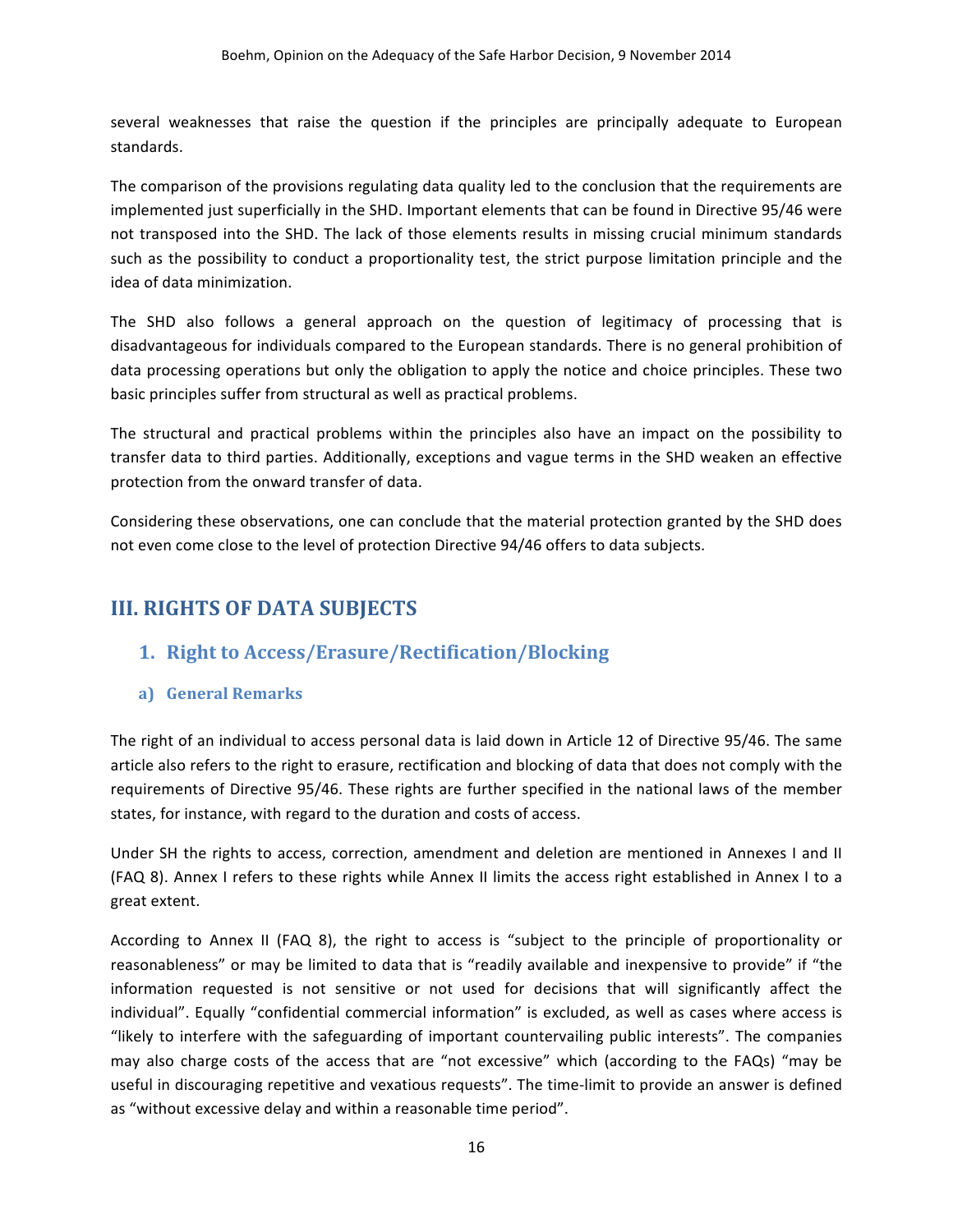In addition, the rights to deletion, correction and amendment are limited to data that is "inaccurate". In contrast to EU law, the rights do not refer to data that is processed illegally or in violation of the SH rules.<sup>22</sup> As long as the content of the information is correct, there is thus no possibility of obtaining a deletion, correction and amendment of the data. This clearly contradicts established EU data protection principles.<sup>23</sup> Moreover, there is no possibility to obtain access, erasure, rectification or blocking of data that is accessed by US surveillance programs or transferred to others due to other legal obligations mentioned above.<sup>24</sup>

| Directive 95/46                                                                                                                                                                                                                                                                                                                                                                                                                                                       | Safe Harbor                                                                                                                                                                                                                                                                                                                                                                                                                   |
|-----------------------------------------------------------------------------------------------------------------------------------------------------------------------------------------------------------------------------------------------------------------------------------------------------------------------------------------------------------------------------------------------------------------------------------------------------------------------|-------------------------------------------------------------------------------------------------------------------------------------------------------------------------------------------------------------------------------------------------------------------------------------------------------------------------------------------------------------------------------------------------------------------------------|
|                                                                                                                                                                                                                                                                                                                                                                                                                                                                       |                                                                                                                                                                                                                                                                                                                                                                                                                               |
| Article 12, Right of access                                                                                                                                                                                                                                                                                                                                                                                                                                           | <b>ACCESS</b>                                                                                                                                                                                                                                                                                                                                                                                                                 |
| Member States shall guarantee every data subject the right to<br>obtain from the controller:<br>(a) without constraint at reasonable intervals and without<br>excessive delay or expense:<br>- confirmation as to whether or not data relating to him are<br>being processed and information at least as to the purposes of<br>the processing, the categories of data concerned, and the<br>recipients or categories of recipients to whom the data are<br>disclosed, | Individuals must have access to personal information about<br>them that an organization holds and be able to correct,<br>amend, or delete that information where it is inaccurate,<br>except where the burden or expense of providing access<br>would be disproportionate to the risks to the individual's<br>privacy in the case in question, or where the rights of persons<br>other than the individual would be violated. |
| - communication to him in an intelligible form of the data                                                                                                                                                                                                                                                                                                                                                                                                            | See "FAQ 8 - Access" of Annex II of the Safe Harbor Decision<br>for numerous vaque limitations and exceptions.                                                                                                                                                                                                                                                                                                                |
| undergoing processing and of any available information as to<br>their source,                                                                                                                                                                                                                                                                                                                                                                                         |                                                                                                                                                                                                                                                                                                                                                                                                                               |
| - knowledge of the logic involved in any automatic processing<br>of data concerning him at least in the case of the automated<br>decisions referred to in Article 15 (1);                                                                                                                                                                                                                                                                                             |                                                                                                                                                                                                                                                                                                                                                                                                                               |
| (b) as appropriate the rectification, erasure or blocking of data                                                                                                                                                                                                                                                                                                                                                                                                     |                                                                                                                                                                                                                                                                                                                                                                                                                               |
| the processing of which does not comply with the provisions<br>of this Directive, in particular because of the incomplete or                                                                                                                                                                                                                                                                                                                                          |                                                                                                                                                                                                                                                                                                                                                                                                                               |
| inaccurate nature of the data;                                                                                                                                                                                                                                                                                                                                                                                                                                        |                                                                                                                                                                                                                                                                                                                                                                                                                               |
| (c) notification to third parties to whom the data have been                                                                                                                                                                                                                                                                                                                                                                                                          |                                                                                                                                                                                                                                                                                                                                                                                                                               |
| disclosed of any rectification, erasure or blocking carried out                                                                                                                                                                                                                                                                                                                                                                                                       |                                                                                                                                                                                                                                                                                                                                                                                                                               |
| in compliance with (b), unless this proves impossible or                                                                                                                                                                                                                                                                                                                                                                                                              |                                                                                                                                                                                                                                                                                                                                                                                                                               |
| involves a disproportionate effort.                                                                                                                                                                                                                                                                                                                                                                                                                                   |                                                                                                                                                                                                                                                                                                                                                                                                                               |

<u> 1989 - Johann Stein, markin film yn y breninn y breninn y breninn y breninn y breninn y breninn y breninn y b</u>

<sup>&</sup>lt;sup>22</sup> Compare Annex I of the SHD.

<sup>&</sup>lt;sup>23</sup> Compare, for instance, Article 12 of Directive 95/46; Compare Boehm/Cole, Data Retention after the Judgement of the Court of Justice of the European Union, p. 28 et seq.

 $24$  Compare Communication of the Commission on the functioning of SH, p. 16 et seq., in particular para 7.2; for earlier assessments compare: Impact Assessment Study prepared for the European Commission in 2008 by the Centre de Recherche Informatique et Droit ('CRID') of the University of Namur; Commission Staff Working Paper "The application of Commission Decision 520/2000/EC of 26 July 2000 pursuant to Directive 95/46 of the European Parliament and of the Council on the adequate protection of personal data provided by the Safe Harbour Privacy Principles and related FAQs issued by the US Department of Commerce", SEC (2002) 196, 13.12.2002 and Commission Staff Working Paper "The implementation of Commission Decision 520/2000/EC on the adequate protection of personal data provided by the Safe Harbour Privacy Principles and related FAQs issued by the US Department of Commerce", SEC (2004) 1323, 20.10.2004.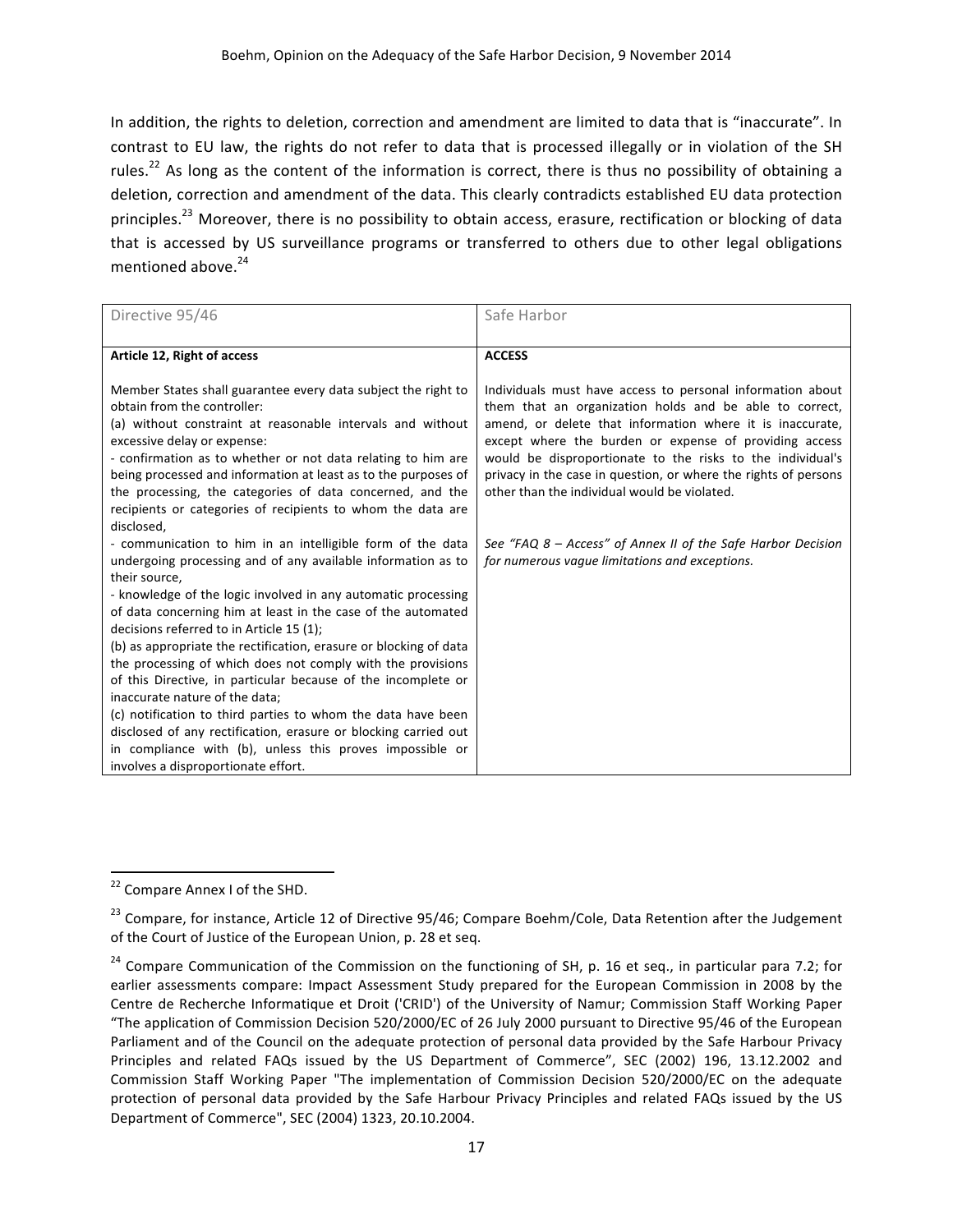## **b)** Result of Comparison

The rights of access, correction, amendment and deletion in SH are formulated similar to Article 12 of Directive 95/46, but they are lacking further determination as currently provided for in the national laws of the member states for the provisions of the Directive. Only the access right is specified in Annex II (FAQ 8). This specification provides for a wide variety of exceptions and limitations to the right of access. This is aggravated by the fact that the existing guidelines on the application of the access right in Annex II are rather vague and difficult to enforce.

It is also worth noting that the rights to have data deleted, corrected or amended are limited in SH and can only be exercised in relation to "inaccurate" data. This clearly limits the possibility of the individual to remedy data that may be illegally processed or processed against the rules of SH.

## **2. Information Duties**

### **a) General Remarks**

The regulation of information duties of SH and Directive 95/46 appear to be similar in essential points.

| Directive 95/46                                                                                                                                                                                                                                                                                                                                                                                                                                                                                                                                                                                                                                                                                                                                                                                                                                                                                                                                   | Safe Harbor                                                                                                                                                                                                                                                                                                                                                                                                                                                                                                                                                                                                                                                                                                                                                                                                                                                                                                                                                                                                                                                                    |
|---------------------------------------------------------------------------------------------------------------------------------------------------------------------------------------------------------------------------------------------------------------------------------------------------------------------------------------------------------------------------------------------------------------------------------------------------------------------------------------------------------------------------------------------------------------------------------------------------------------------------------------------------------------------------------------------------------------------------------------------------------------------------------------------------------------------------------------------------------------------------------------------------------------------------------------------------|--------------------------------------------------------------------------------------------------------------------------------------------------------------------------------------------------------------------------------------------------------------------------------------------------------------------------------------------------------------------------------------------------------------------------------------------------------------------------------------------------------------------------------------------------------------------------------------------------------------------------------------------------------------------------------------------------------------------------------------------------------------------------------------------------------------------------------------------------------------------------------------------------------------------------------------------------------------------------------------------------------------------------------------------------------------------------------|
|                                                                                                                                                                                                                                                                                                                                                                                                                                                                                                                                                                                                                                                                                                                                                                                                                                                                                                                                                   |                                                                                                                                                                                                                                                                                                                                                                                                                                                                                                                                                                                                                                                                                                                                                                                                                                                                                                                                                                                                                                                                                |
| Article 10, INFORMATION TO BE GIVEN TO THE DATA<br><b>SUBJECT</b><br>Information in cases of collection of data from the data                                                                                                                                                                                                                                                                                                                                                                                                                                                                                                                                                                                                                                                                                                                                                                                                                     | <b>NOTICE</b><br>An organization must inform individuals about the purposes                                                                                                                                                                                                                                                                                                                                                                                                                                                                                                                                                                                                                                                                                                                                                                                                                                                                                                                                                                                                    |
| subject<br>Member States shall provide that the controller or his<br>representative must provide a data subject from whom data<br>relating to himself are collected with at least the following<br>information, except where he already has it:<br>(a) the identity of the controller and of his representative, if<br>any;<br>(b) the purposes of the processing for which the data are<br>intended;<br>(c) any further information such as<br>- the recipients or categories of recipients of the data,<br>- whether replies to the questions are obligatory or voluntary,<br>as well as the possible consequences of failure to reply,<br>- the existence of the right of access to and the right to rectify<br>the data concerning him in so far as such further information<br>is necessary, having regard to the specific circumstances in<br>which the data are collected, to guarantee fair processing in<br>respect of the data subject. | for which it collects and uses information about them, how to<br>contact the organization with any inquiries or complaints, the<br>types of third parties to which it discloses the information, and<br>the choices and means the organization offers individuals for<br>limiting its use and disclosure.<br>This notice must be provided in clear and conspicuous<br>language when individuals are first asked to provide personal<br>information to the organization or as soon thereafter as is<br>practicable, but in any event before the organization uses such<br>information for a purpose other than that for which it was<br>originally collected or processed by the transferring<br>organization or discloses it for the first time to a third party<br>(1).<br>(1) It is not necessary to provide notice or choice when disclosure is<br>made to a third party that is acting as an agent to perform task(s) on<br>behalf of and under the instructions of the organization. The Onward<br>Transfer Principle, on the other hand, does apply to such disclosures. |
| Article 11<br>Information where the data have not been obtained from<br>the data subject                                                                                                                                                                                                                                                                                                                                                                                                                                                                                                                                                                                                                                                                                                                                                                                                                                                          |                                                                                                                                                                                                                                                                                                                                                                                                                                                                                                                                                                                                                                                                                                                                                                                                                                                                                                                                                                                                                                                                                |
| 1. Where the data have not been obtained from the data<br>subject, Member States shall provide that the controller or his<br>representative must at the time of undertaking the recording                                                                                                                                                                                                                                                                                                                                                                                                                                                                                                                                                                                                                                                                                                                                                         |                                                                                                                                                                                                                                                                                                                                                                                                                                                                                                                                                                                                                                                                                                                                                                                                                                                                                                                                                                                                                                                                                |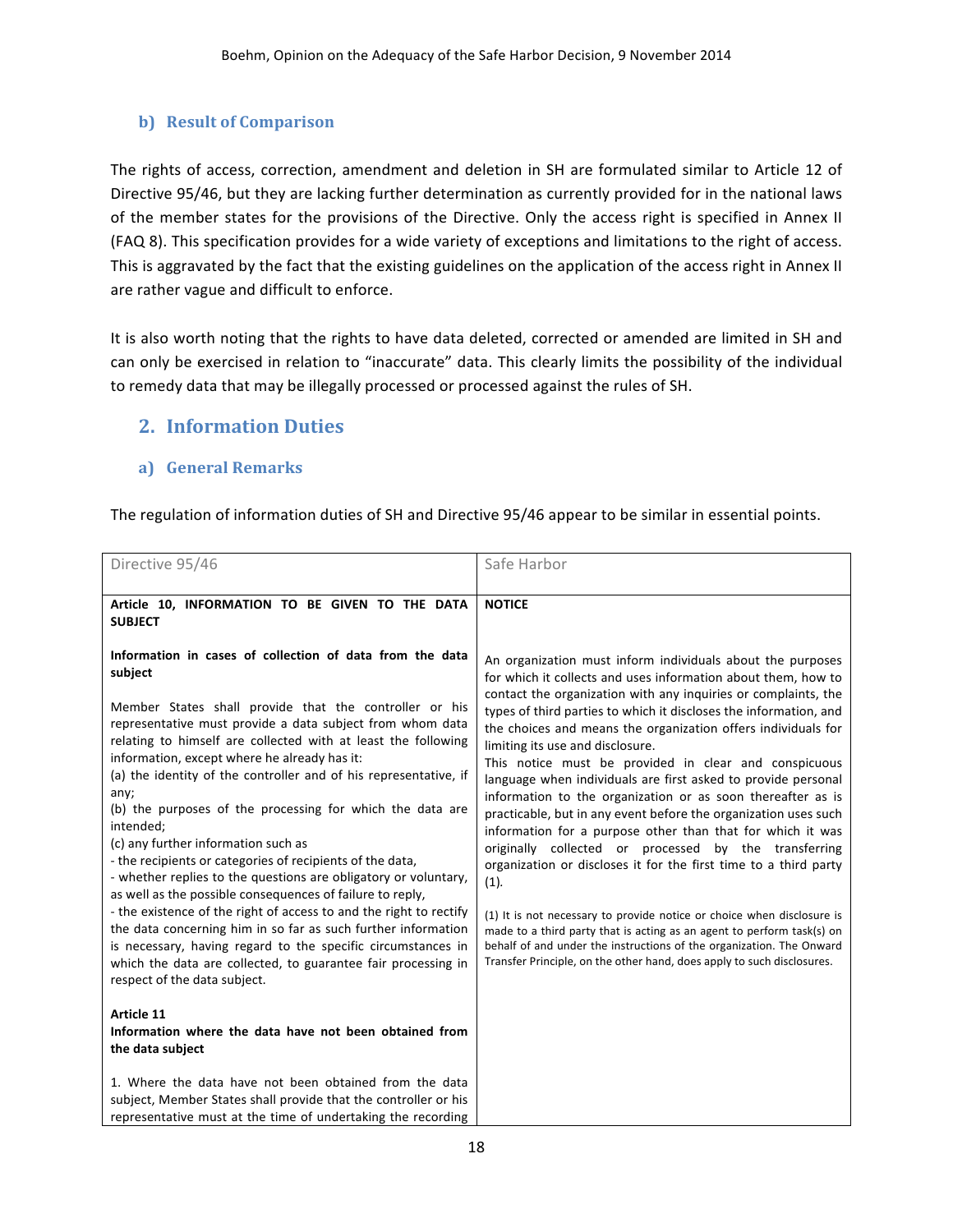| of personal data or if a disclosure to a third party is envisaged, |  |
|--------------------------------------------------------------------|--|
| no later than the time when the data are first disclosed           |  |
| provide the data subject with at least the following               |  |
| information, except where he already has it:                       |  |
| (a) the identity of the controller and of his representative, if   |  |
| any;                                                               |  |
| (b) the purposes of the processing;                                |  |
| (c) any further information such as                                |  |
| - the categories of data concerned,                                |  |
| - the recipients or categories of recipients,                      |  |
| - the existence of the right of access to and the right to rectify |  |
| the data concerning him in so far as such further information      |  |
| is necessary, having regard to the specific circumstances in       |  |
| which the data are processed, to guarantee fair processing in      |  |
| respect of the data subject.                                       |  |
| 2. Paragraph 1 shall not apply where, in particular for            |  |
| processing for statistical purposes or for the purposes of         |  |
| historical or scientific research,[]                               |  |

#### **b)** Result of Comparison

<u> 1989 - Johann Stein, markin film yn y breninn y breninn y breninn y breninn y breninn y breninn y breninn y b</u>

Directive 95/46 requires slightly more detailed information to guarantee a "fair processing" than the SH. However, the information that theoretically should be given to the data subject is similar in both instruments and can be regarded as providing an adequate level of protection. The Commission however, constituted in a recent report on the practical functioning of SH after the PRISM revelations that there are situations in which individuals "may not be made aware by [...] companies that their data may be subject to access" by third parties.<sup>25</sup> This leads to a practical enforcement problem, which can also influence the exercise of the access rights and therefore needs to be considered when comparing the two instruments. If individuals are not aware of the fact that their data is transferred to third parties, they may refrain from exercising their access right.

## **3. Summary Rights of the Data Subject**

Comparing the rights of access, deletion, correction and amendment leads to the following conclusions: The right of access under SH in Annex I is formulated in a similar way as in Directive 95/46. This similarity however ends when looking at the wide exceptions provided for in Annex II of the SH. On the one hand, there are several possibilities to restrict the access right, on the other hand the conditions for access are not defined in a way to enable persons concerned to understand the necessary legal details to enforce the access right. In the EU, such details are included in the national laws of the member states.

In addition to the restricted access right, the rights of deletion, correction and amendment are limited to cases in which the data is "inaccurate". SH lacks a remedy in cases where data is simply illegally processed but not inaccurate. Dispute resolution bodies may require organizations to remove or delete data as a "sanction" but the data subject has no subjective right to the removal.

<sup>&</sup>lt;sup>25</sup> Compare Communication of the Commission on the functioning of SH, p. 16 et seq., in particular para 7.3.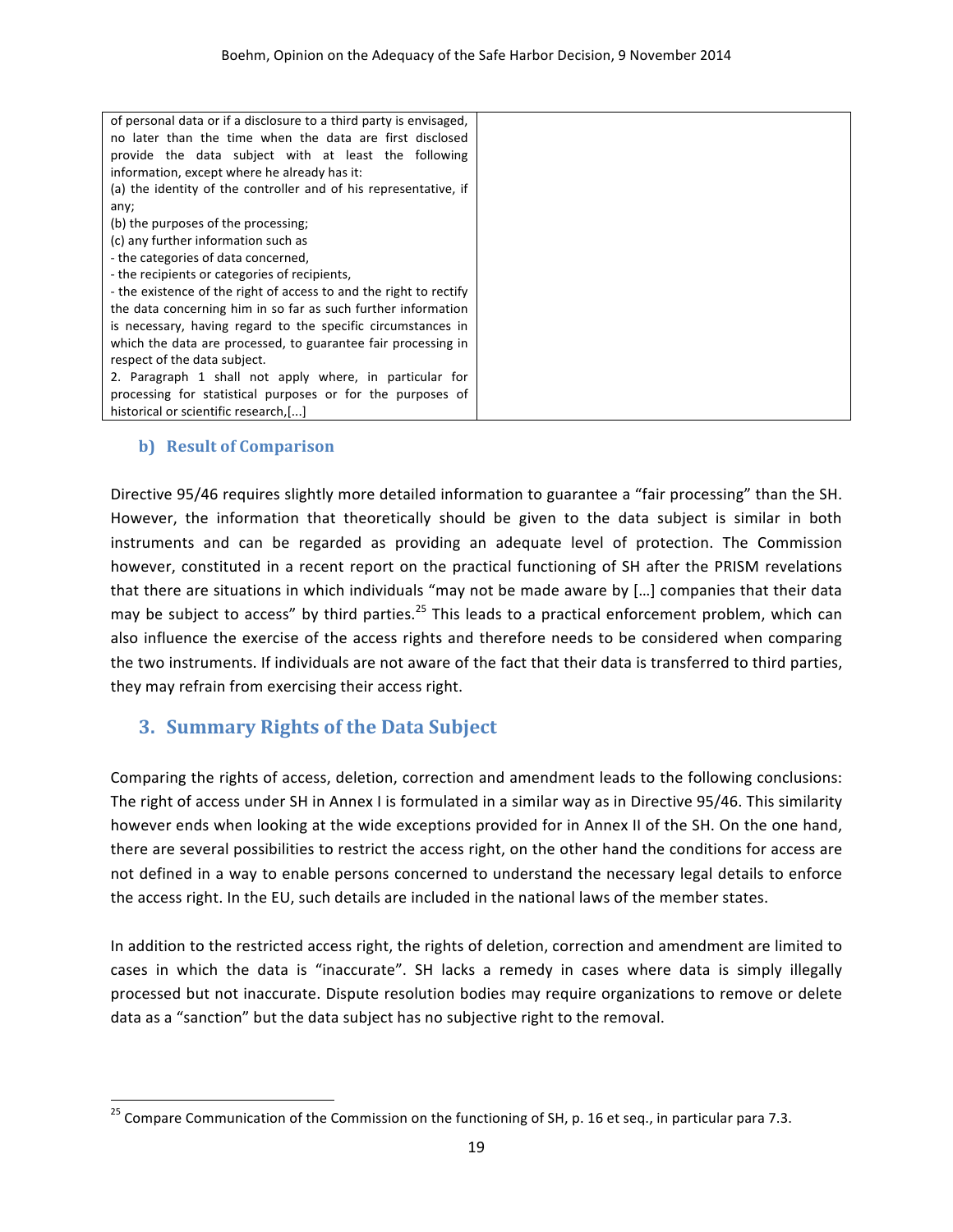When comparing the right to information, there is no fundamental difference between the right of Directive 95/46 and the information that needs to be provided according to the SH rules. However, there seems to be rather a practical enforcement problem that partly leads to the situation that individuals "may not be made aware by those companies that their data may be subject to access" by third parties.<sup>26</sup> In consequence, individuals concerned may not be informed about all details regarding the processing of their data and may refrain from exercising their access rights simply because they are not aware of the extent to which their data is used.

## **IV. ENFORCEMENT**

## **1. Remedies**

### **a) General Remarks**

One of the most important issues with regard to the effective enforcement of fundamental rights relates to the possibility to claim a remedy before independent courts in cases of violations of the respective rights. This right is entailed in the ECHR, in the CFR and concretized in Article 22 of Directive 95/46 that guarantees a right for judicial remedies before a court for violations of the right to data protection.<sup>27</sup> One essential requirement to comply with this right is that the remedies are effective meaning that the remedy must be "sufficiently certain not only in theory but also in practice and must be effective in practice as well as in law".<sup>28</sup> The remedies usually refer to proceedings to obtain injunctive relief and/or damages. The concrete application of this right is left to the respective legal system of each member state.

The SHD lists in in Annex IV examples for cases in which damages may be claimed in US law, but does not provide for any independent cause of action due to a violation of the right to data protection. As the right to data protection is not known in the US jurisdiction, an individual concerned would have to refer to the existing civil law claims in US law and to the more broad application of the right to privacy in US case law. Annex IV of the SHD particularly refers to cases of fraudulent misrepresentation of facts, opinions, intentions or law "for the purpose of inducing another to act or to refrain from action in reliance upon it"<sup>29</sup>, but rarely lists cases in which damages are awarded for privacy violations. Moreover, as mentioned above, some of the laws that interfere with data protection rights of individuals do not

<u> 1989 - Johann Stein, markin film yn y breninn y breninn y breninn y breninn y breninn y breninn y breninn y b</u>

<sup>&</sup>lt;sup>26</sup> Compare Communication of the Commission on the functioning of SH p. 16 et seq., in particular para 7.3.

<sup>&</sup>lt;sup>27</sup> Article 13 ECHR in connection with another right and Article 47 CFR.

<sup>&</sup>lt;sup>28</sup> Compare Guide to good practice in respect of domestic remedies, adopted by the Committee of Ministers of the Council of Europe on 18 September 2013, p. 12, which refers to the cases: McFarlane v. Ireland, App. No. 31333/06, 10 September 2010, paragraph 114; Riccardi Pizzati v. Italy , App. No. 62361/00, Grand Chamber judgment of 29 March 2006, paragraph 38; El-Masri v. "the former Yugoslav Republic of Macedonia", App. No. 39630/09, 13 December 2012, paragraph 255; Kudła v. Poland, App. No. 30210/96, judgment of 26 October 2000, paragraph 152.

 $29$  Compare Annex IV A of the SHD.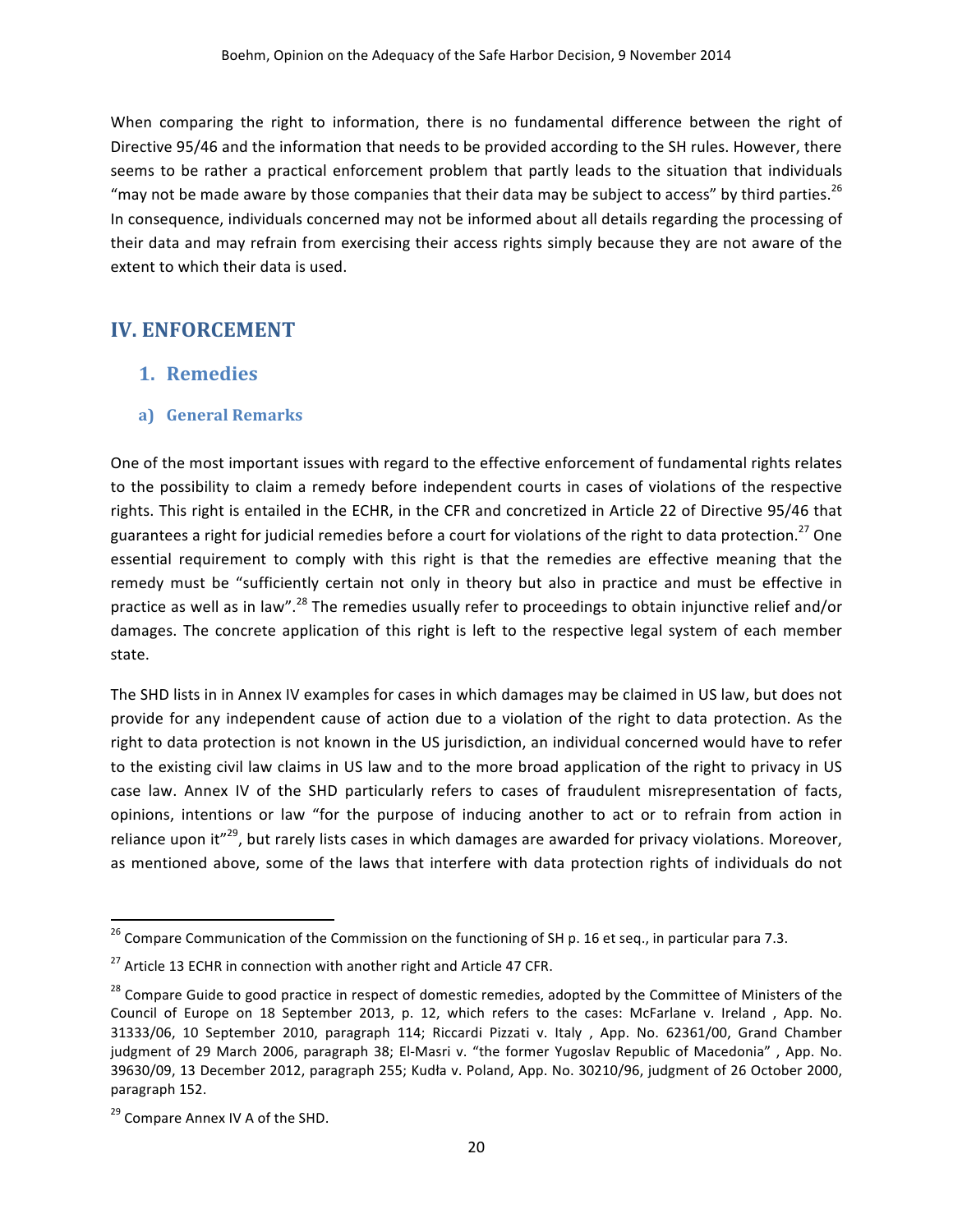allow for the protection of EU citizens. Therefore it seems to be difficult to enact a civil law claim in US law for EU citizens.

A more concrete dispute resolution procedure is established in Annex II of the SH. FAQ 11 refers to alternative dispute resolution bodies that should handle claims of EU citizens in the first place. These dispute resolution bodies can refer a case to the FTC. The bodies will examine whether a SH certified company violates section 5 of the Federal Trade Commission Act (FTC Act) which prohibits "unfair or deceptive acts or practices in or affecting commerce." Section 5 of the FTC Act applies "to all persons engaged in commerce, including banks". The main dispute resolution bodies in this field are TRUSTe and BBB (Better Business Bureaus).

Alternatively, companies can choose to collaborate with the EU Data Protection Panel which is competent to deal with SH claims in the framework of human resources data. This panel is composed of representatives of EU data protection authorities and very rarely used.<sup>30</sup>

| Safe Harbor                                                                                                                                                                                                                                                                                                                                                                                                                                            |
|--------------------------------------------------------------------------------------------------------------------------------------------------------------------------------------------------------------------------------------------------------------------------------------------------------------------------------------------------------------------------------------------------------------------------------------------------------|
| <b>ANNEX IV</b>                                                                                                                                                                                                                                                                                                                                                                                                                                        |
| Damages for Breaches of Privacy,                                                                                                                                                                                                                                                                                                                                                                                                                       |
| Legal Authorizations and Mergers and Takeovers in U.S. Law                                                                                                                                                                                                                                                                                                                                                                                             |
|                                                                                                                                                                                                                                                                                                                                                                                                                                                        |
| Failure to comply with the safe harbor principles could give<br>rise to a number of private claims depending on the relevant                                                                                                                                                                                                                                                                                                                           |
| circumstances                                                                                                                                                                                                                                                                                                                                                                                                                                          |
|                                                                                                                                                                                                                                                                                                                                                                                                                                                        |
| (Examples, see Annex IV of the SHD for details)                                                                                                                                                                                                                                                                                                                                                                                                        |
|                                                                                                                                                                                                                                                                                                                                                                                                                                                        |
| Annex II, FAQ No 11, Dispute Resolution and Enforcement                                                                                                                                                                                                                                                                                                                                                                                                |
| <b>FTC</b> Action<br>The FTC has committed to reviewing on a priority basis<br>referrals received from privacy self-regulatory organizations,<br>such as BBBOnline and TRUSTe, and EU Member States<br>alleging non-compliance with the Safe Harbor Principles to<br>determine whether Section 5 of the FTC Act prohibiting unfair<br>or deceptive acts or practices in commerce has been violated.<br>(Examples, see Annex II of the SHD for details) |
|                                                                                                                                                                                                                                                                                                                                                                                                                                                        |

### **b)** Result of Comparison

<u> 1989 - Johann Stein, markin film yn y breninn y breninn y breninn y breninn y breninn y breninn y breninn y b</u>

While Directive 95/46 establishes a basis for effective remedies in national laws, mainly in form of injunctive relieve and damages, SH refers to the existing US civil law claims and establishes an Alternative Dispute Resolution (ADR) mechanism with links to the FTC. The FTC, however, is restricted to examine possible violations of section 5 of the FTC Act. It does not have the legal authority to remedy cases beyond the scope of application of this section. It is therefore not possible to obtain a remedy in a case

 $30$  Compare Communication of the Commission on the functioning of SH, p. 13, in particular para 5.2.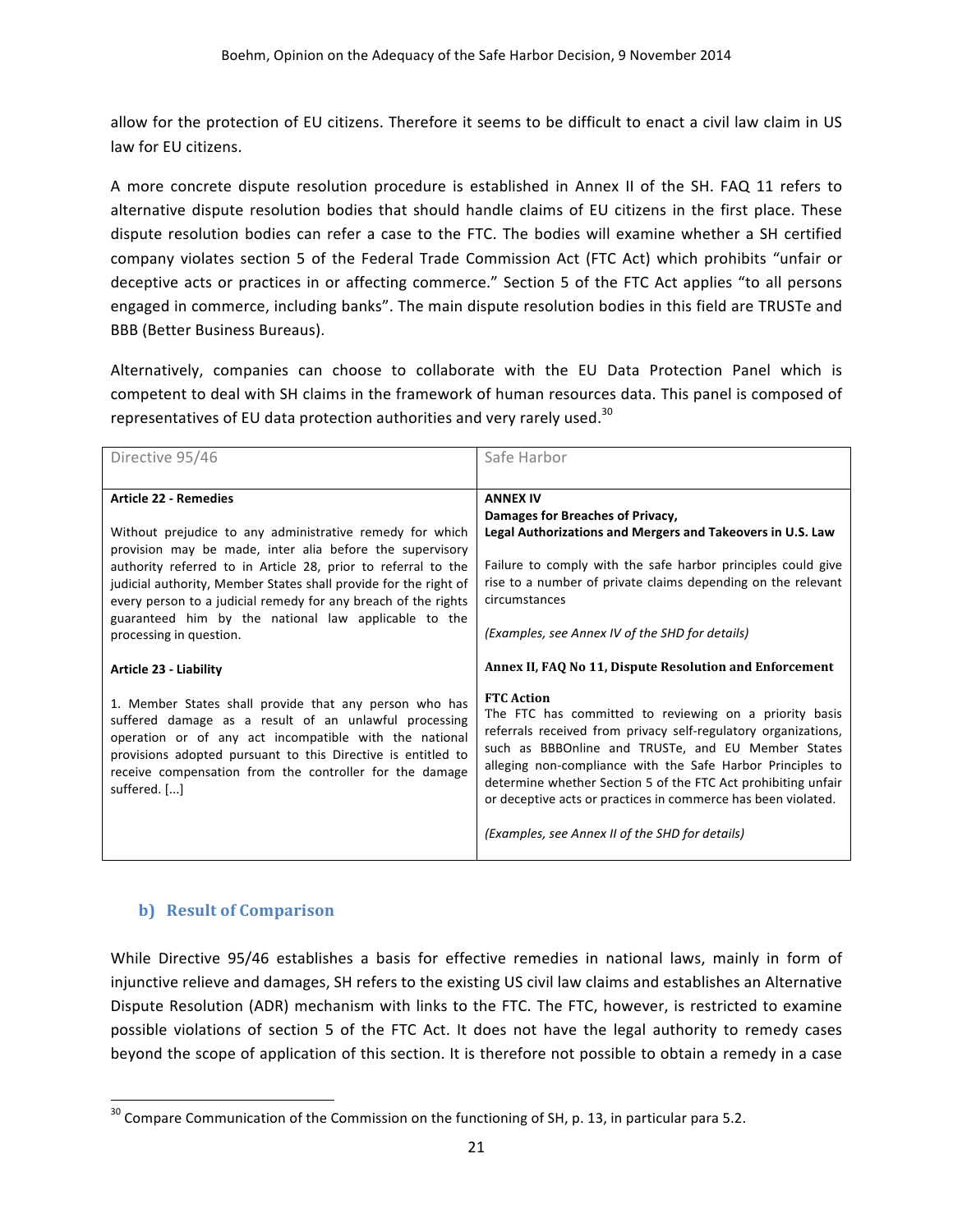which does not refer to unfair or deceptive acts or practices in commerce through the FTC. This concerns violations of the SH principles by, for instance, public authorities that may violate SH principles by massively accessing SH data.

In addition to this legal restraint, the ADR mechanism is not very effective in practice. Therefore the Commission, in its report on the functioning of SH, criticizes that the effectiveness of this mechanism is not proven.<sup>31</sup> The example of TRUSTe is given:

"[...] that reported that it received 881 requests in 2010, but that only three of them were considered admissible, and grounded, and led to the company concerned being required to change its privacy policy and website. In 2011, the number of complaints was 879, and in one case the company was required to change its privacy policy".<sup>32</sup>

The restriction of investigation powers of the FTC to Section 5 of the FTC Act and the practical difficulties in enforcing violations through the ADR bodies lead to the assumption that remedies are not effective in practice in SH. This contradicts the EU understanding of an effective remedy that must be certain not only in theory but also in practice. In addition, these ADR bodies seem to "lack appropriate means to remedy cases of failure to comply with the [SH] principles".<sup>33</sup> In consequence, there are important shortcomings regarding not only the enforcement in practice, but also in theory concerning the means to remedy a possible violation of SH principles.

In addition to these figures, most of the ADR providers charge a considerable fee for consumers for filling a complaint. This contradicts the guarantees of SH which requires an affordable recourse mechanism.<sup>34</sup>

## **2. Notification/Prior Checking/Publicizing**

## **a) General Remarks**

Directive 95/46 requires mechanisms which guarantee control over data processing activities. Chapter IX of Directive 95/46 obliges data controllers to notify the supervisory authority or the data controller must appoint a data protection officer (currently only in Germany). Data processing presenting a specific risk to the rights of the individuals is subject to prior checking.

SH follows a completely different approach and does not include duties of general overview or checking. Instead the companies subscribing to SH apply a "self-certification" method, which means in practice that the oversight work carried out by the supervisory authority (or data protection official) in the EU is done by the organization itself in the US.

<u> 1989 - Johann Stein, markin film yn y breninn y breninn y breninn y breninn y breninn y breninn y breninn y b</u>

 $31$  Compare Communication of the Commission on the functioning of SH, p. 14, in particular para 6.1 and also Communication of the Commission on Rebuilding Trust in EU-US Data Flows, COM(2013) 846 final.

 $32$  Communication of the Commission on the functioning of SH, pp. 14-15, in particular para 6.1, footnote 46.

 $33$  Ibid, p. 10, in particular para 5.

 $34$  Ibid, p. 15, in particular para 6.1.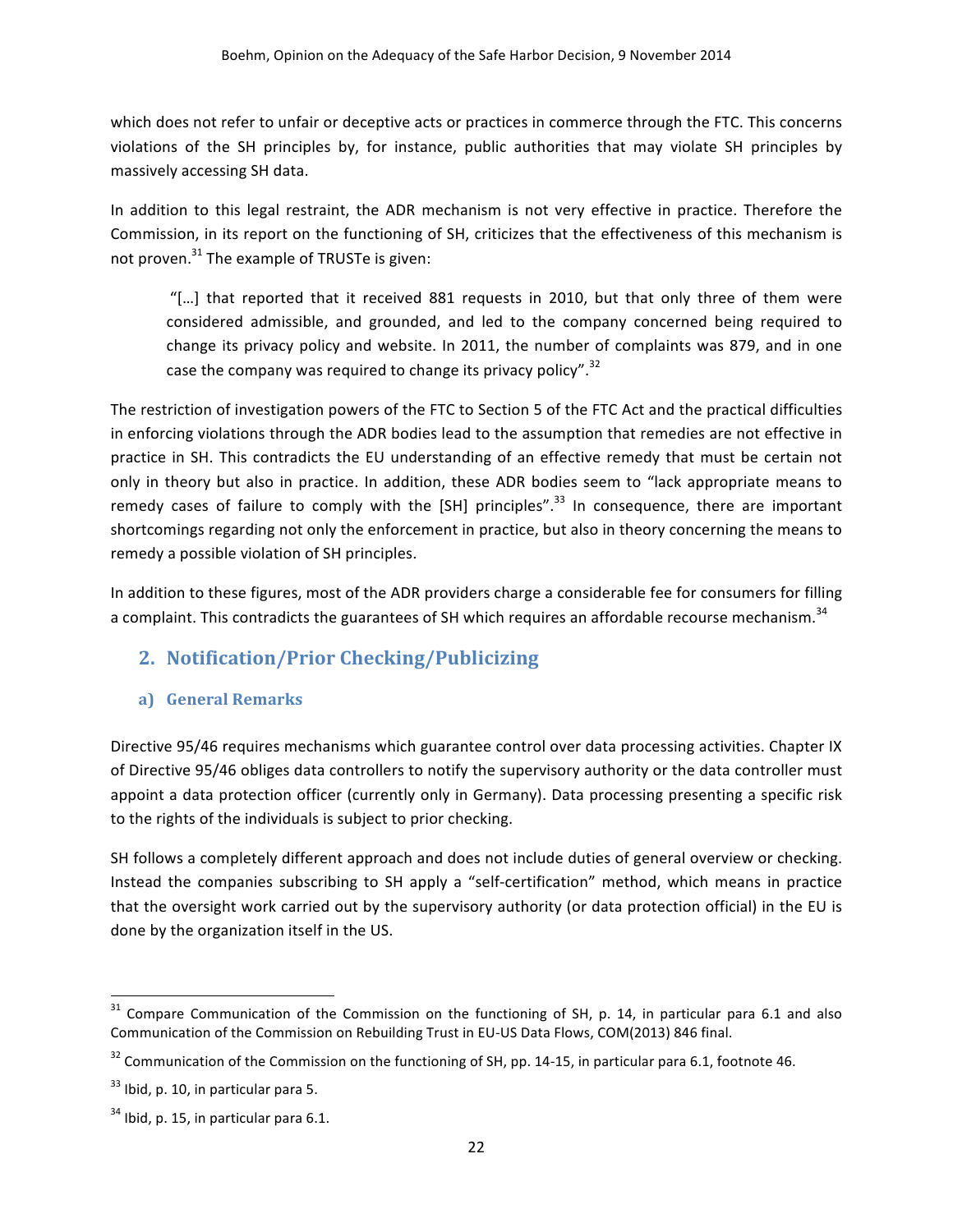| Directive 95/46                                                                                                                                                                                                                                                                                                                       | Safe Harbor                                                                                                                                                                                                                                                                                                                                                                                                                                                                                                          |
|---------------------------------------------------------------------------------------------------------------------------------------------------------------------------------------------------------------------------------------------------------------------------------------------------------------------------------------|----------------------------------------------------------------------------------------------------------------------------------------------------------------------------------------------------------------------------------------------------------------------------------------------------------------------------------------------------------------------------------------------------------------------------------------------------------------------------------------------------------------------|
| <b>NOTIFICATION</b>                                                                                                                                                                                                                                                                                                                   | FAQ 6 - Self-Certification                                                                                                                                                                                                                                                                                                                                                                                                                                                                                           |
| Article 18 - Obligation to notify the supervisory authority                                                                                                                                                                                                                                                                           |                                                                                                                                                                                                                                                                                                                                                                                                                                                                                                                      |
|                                                                                                                                                                                                                                                                                                                                       |                                                                                                                                                                                                                                                                                                                                                                                                                                                                                                                      |
| 1. Member States shall provide that the controller or his<br>representative, if any, must notify the supervisory authority<br>referred to in Article 28 before carrying out any wholly or<br>partly automatic processing operation or set of such<br>operations intended to serve a single purpose or several<br>related purposes. [] | Q: How does an organization self-certify that it adheres to<br>the Safe Harbor Principles?<br>A: Safe harbor benefits are assured from the date on which an<br>organization self-certifies to the Department of Commerce (or<br>its designee) its adherence to the Principles in accordance<br>with the guidance set forth below.                                                                                                                                                                                    |
| <b>Article 19 - Contents of notification</b>                                                                                                                                                                                                                                                                                          | To self-certify for the safe harbor, organizations can provide to<br>the Department of Commerce (or its designee) a letter, signed                                                                                                                                                                                                                                                                                                                                                                                   |
| 1. Member States shall specify the information to be given in<br>the notification. It shall include at least: []                                                                                                                                                                                                                      | by a corporate officer on behalf of the organization that is<br>joining the safe harbor, that contains at least the following<br>information:                                                                                                                                                                                                                                                                                                                                                                        |
| Article 20 - Prior checking                                                                                                                                                                                                                                                                                                           | 1. name of organization, mailing address, e-mail address,                                                                                                                                                                                                                                                                                                                                                                                                                                                            |
| 1. Member States shall determine the processing operations<br>likely to present specific risks to the rights and freedoms of<br>data subjects and shall check that these processing operations<br>are examined prior to the start thereof. []                                                                                         | telephone and fax numbers; 2. description of the activities of<br>the organization with respect to personal information received<br>from the EU; and 3. description of the organization's privacy<br>policy for such personal information, including: (a) where the<br>privacy policy is available for viewing by the public, (b) its<br>effective date of implementation, (c) a contact office for the                                                                                                              |
| Article 21 - Publicizing of processing operations                                                                                                                                                                                                                                                                                     | handling of complaints, access requests, and any other issues                                                                                                                                                                                                                                                                                                                                                                                                                                                        |
| 1. Member States shall take measures to ensure that<br>processing operations are publicized. []                                                                                                                                                                                                                                       | arising under the safe harbor, (d) the specific statutory body<br>that has jurisdiction to hear any claims against the<br>organization regarding possible unfair or deceptive practices<br>and violations of laws or regulations governing privacy (and<br>that is listed in the annex to the Principles), (e) name of any<br>privacy programs in which the organization []                                                                                                                                          |
|                                                                                                                                                                                                                                                                                                                                       | Q: How do organizations provide follow up procedures for<br>verifying that the attestations and assertions they make<br>about their safe harbor privacy practices are true and those<br>privacy practices have been implemented as represented and<br>in accordance with the Safe Harbor Principles?<br>A: To meet the verification requirements of the Enforcement<br>Principle, an organization may verify such attestations and<br>assertions either through self-assessment or outside<br>compliance reviews. [] |

### **b) Result of Comparison**

<u> 1989 - Johann Stein, markin film yn y breninn y breninn y breninn y breninn y breninn y breninn y breninn y b</u>

There is a fundamental difference when it comes to the control of data processing activities by data controller between the EU and the SH system. The self-certification mechanism of SH does not require any external control or review that ensures compliance with the SH principles. The self-certification is completed through a letter to the Department of Commerce with basic information about the organization. Follow up procedures can be equally carried out by the organization itself. There is also "no full evaluation of the actual practice in self-certified companies".<sup>35</sup> The Commission therefore requires "an active follow up by the Department of Commerce on effective incorporation of the Safe Harbour

<sup>&</sup>lt;sup>35</sup> Compare Communication of the Commission on the functioning of SH, p. 8, in particular para 4.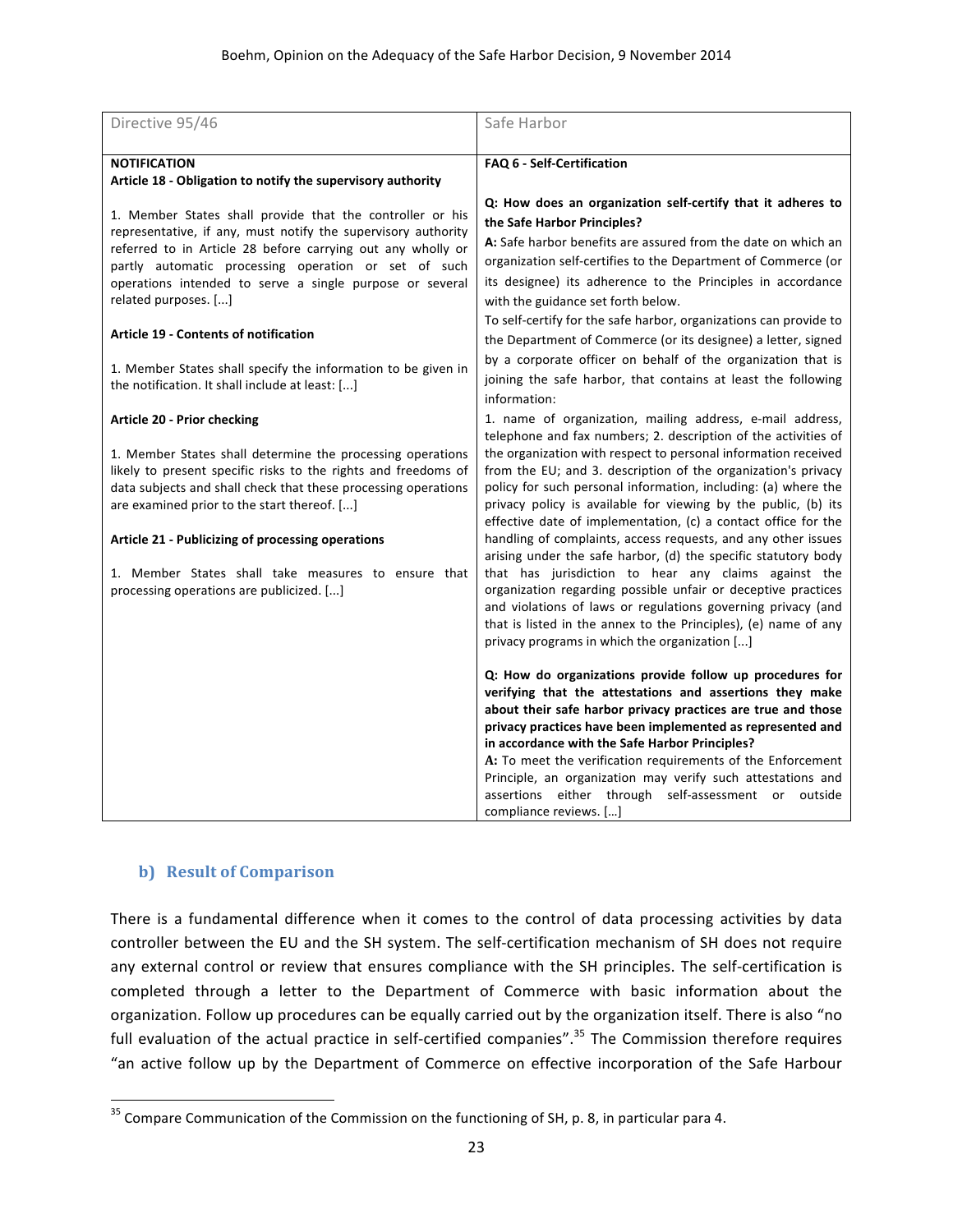principles [...]."<sup>36</sup> So far, a self-certified company comes only under scrutiny after an individual uses the enforcement mechanisms that are available to him.<sup>37</sup>

The lack of notification, prior checking and external control of the SH principles is hardly in compliance with the requirements of EU data protection rights. The Court of Justice regularly requires independent control of data processing activities to assure that basic rights are respected.<sup>38</sup> Refraining from one of the essential data protection requirements by accepting the SH self-certifying mechanism clearly interferes with the guarantees of Article 7 and 8 CFR and 8 ECHR and cannot be regarded as providing an adequate level of protection anymore.

## **3. Supervisory Authority/Enforcement**

### **a) General Remarks**

<u> 1989 - Johann Stein, markin film yn y breninn y breninn y breninn y breninn y breninn y breninn y breninn y b</u>

Connected to the notification and prior checking requirement is the exercise of independent control.<sup>39</sup> Article 28 of Directive 95/46 (together with the general principles of EU law, national laws and Article 8 III CFR) provides for the establishment of independent supervisory authorities in each member state. They are equipped with enforcement and investigations powers and must process complaints filed by data subjects. The supervisory authorities are described by the Court of Justice as "the guardians of [...] fundamental rights and freedoms, and their existence in the Member States is considered, as is stated in the 62nd recital in the preamble to Directive 95/46, as an essential component of the protection of individuals with regard to the processing of personal data."<sup>40</sup> They must be completely independent meaning that they must be free from any external influence. The mere risk that such influence could be exercised over the decisions of the supervisory authorities is "enough to hinder the latter authorities' independent performance of their tasks".<sup>41</sup>

As already seen above, SH only foresees the FTC as investigative authority, while "dispute resolution bodies" can only decide over complaints but lack power to investigate the facts. The ADR bodies are chosen and paid by the SH organization and therefore not independent in the sense of EU data protection law.

 $36$  Compare Communication of the Commission on the functioning of SH, p. 8, in particular para 4.

 $37$  According to the communication of the Commission on the functioning of SH, the FTC initiated 10 enforcement actions against self-certified SH companies until 2013, compare p. 10.

 $38$  Compare: C-518/07, Commission v. Germany of 9 March 2010 and case C-614/10, European Commission v. Republic of Austria of 16 Oct. 2012, Case C-288/12, European Commission v Hungary of 8 April 2014.

 $39$  Compare: C-518/07, Commission v. Germany of 9 March 2010 and case C-614/10, European Commission v. Republic of Austria of 16 Oct. 2012, Case C-288/12, European Commission v Hungary of 8 April 2014.

 $^{40}$  C-518/07, Commission v. Germany of 9 March 2010, para 23.

 $41$  C-518/07, Commission v. Germany of 9 March 2010, para 36.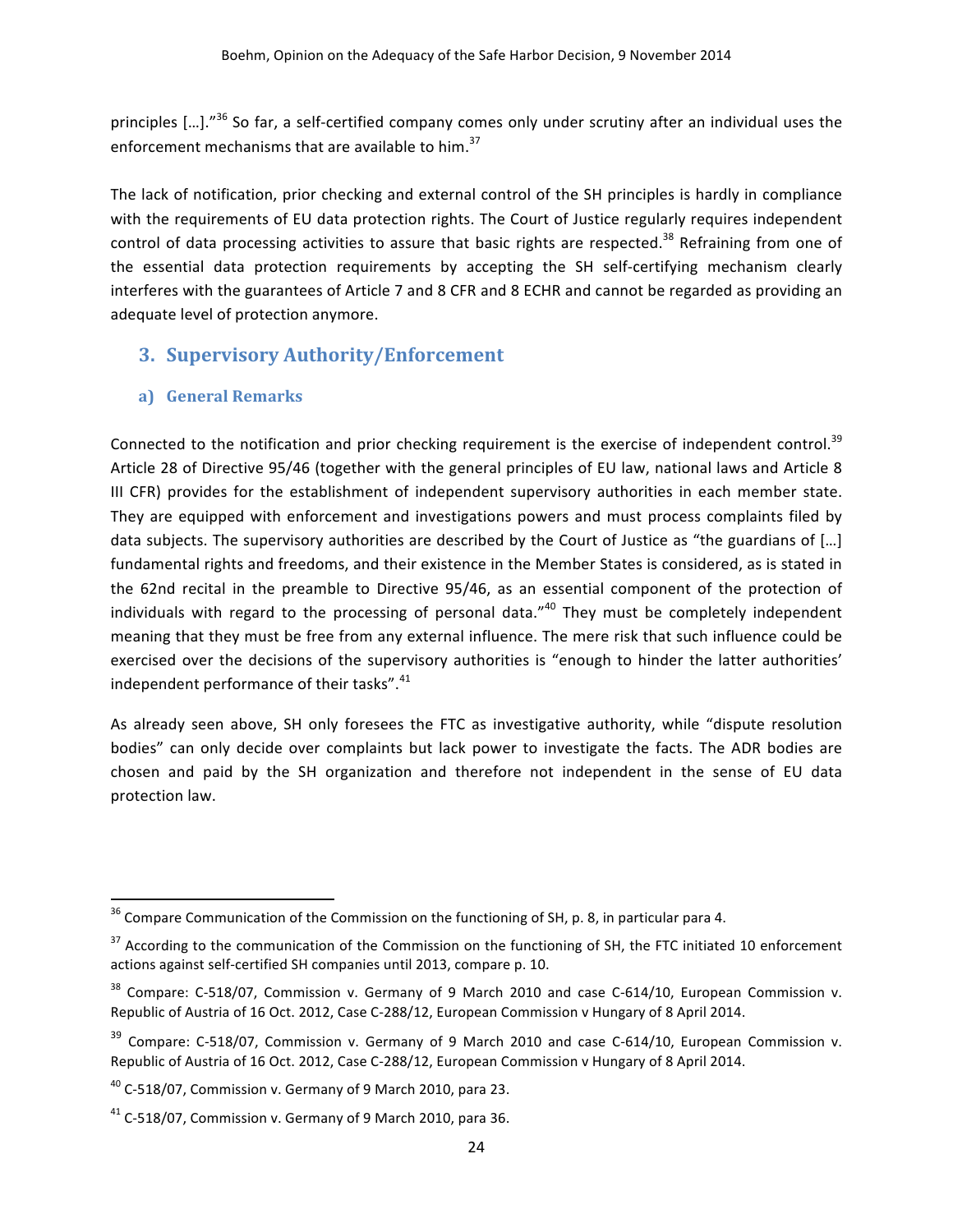Data subjects may also direct their requests to the FTC, but the FTC is not obliged to investigate consumer complaints.<sup>42</sup> According to the Communication of the Commission on the functioning of SH, it seems that the FTC has so far only reviewed a few complaints of EU data protection authorities, but no complaints filed by EU data subjects.<sup>43</sup> The few enforcement actions taken by the FTC (10 until 2013) were also mainly based on interventions form EU bodies, or referred to broader violations of section 5 of the FTC Act in the privacy field.

| Directive 95/46                                                                                                                                                                                                                                                                                                                                                                                                                                                                                                                                                                                                                                                                                                                                                                                                                                                                                                                                                                                                                                                                                                                                                                                                                                       | Safe Harbor                                                                                                                                                                                                                                                                                                                                                                                                                                                                                                                                                                                                                                                                                                                                                                                                                                                                                                                                                                                                                                          |
|-------------------------------------------------------------------------------------------------------------------------------------------------------------------------------------------------------------------------------------------------------------------------------------------------------------------------------------------------------------------------------------------------------------------------------------------------------------------------------------------------------------------------------------------------------------------------------------------------------------------------------------------------------------------------------------------------------------------------------------------------------------------------------------------------------------------------------------------------------------------------------------------------------------------------------------------------------------------------------------------------------------------------------------------------------------------------------------------------------------------------------------------------------------------------------------------------------------------------------------------------------|------------------------------------------------------------------------------------------------------------------------------------------------------------------------------------------------------------------------------------------------------------------------------------------------------------------------------------------------------------------------------------------------------------------------------------------------------------------------------------------------------------------------------------------------------------------------------------------------------------------------------------------------------------------------------------------------------------------------------------------------------------------------------------------------------------------------------------------------------------------------------------------------------------------------------------------------------------------------------------------------------------------------------------------------------|
| Article 28, Supervisory authority                                                                                                                                                                                                                                                                                                                                                                                                                                                                                                                                                                                                                                                                                                                                                                                                                                                                                                                                                                                                                                                                                                                                                                                                                     | <b>ENFORCEMENT</b>                                                                                                                                                                                                                                                                                                                                                                                                                                                                                                                                                                                                                                                                                                                                                                                                                                                                                                                                                                                                                                   |
| 1. Each Member State shall provide that one or more public<br>authorities are responsible for monitoring the application<br>within its territory of the provisions adopted by the Member<br>States pursuant to this Directive. []<br>3. Each authority shall in particular be endowed with:<br>- investigative powers, such as powers of access to data<br>forming the subject-matter of processing operations and<br>powers to collect all the information necessary for the<br>performance of its supervisory duties,<br>- effective powers of intervention, such as, for example, that<br>of delivering opinions before processing operations are carried<br>out, in accordance with Article 20, and ensuring appropriate<br>publication of such opinions, of ordering the blocking, erasure<br>or destruction of data, of imposing a temporary or definitive<br>ban on processing, of warning or admonishing the controller,<br>or that of referring the matter to national parliaments or other<br>political institutions,<br>- the power to engage in legal proceedings where the national<br>provisions adopted pursuant to this Directive have been<br>violated or to bring these violations to the attention of the<br>judicial authorities. | Effective privacy protection must include mechanisms for<br>assuring compliance with the Principles, recourse for<br>individuals to whom the data relate affected by non-<br>compliance with the Principles, and consequences for the<br>organization when the Principles are not followed. At a<br>minimum, such mechanisms must include<br>(a) readily available and affordable independent recourse<br>mechanisms by which each individual's complaints and<br>disputes are investigated and resolved by reference to the<br>Principles and damages awarded where the applicable law or<br>private sector initiatives so provide;<br>(b) follow up procedures for verifying that the attestations and<br>assertions businesses make about their privacy practices are<br>true and that privacy practices have been implemented as<br>presented; and<br>(c) obligations to remedy problems arising out of failure to<br>comply with the Principles by organizations announcing their<br>adherence to them and consequences for such organizations. |
| Decisions by the supervisory authority which give rise to<br>complaints may be appealed against through the courts. []                                                                                                                                                                                                                                                                                                                                                                                                                                                                                                                                                                                                                                                                                                                                                                                                                                                                                                                                                                                                                                                                                                                                | $\left[\ldots\right]$                                                                                                                                                                                                                                                                                                                                                                                                                                                                                                                                                                                                                                                                                                                                                                                                                                                                                                                                                                                                                                |

#### **b) Result of Comparison**

<u> 1989 - Johann Stein, markin film yn y breninn y breninn y breninn y breninn y breninn y breninn y breninn y b</u>

While Directive 95/46 as well as Article 8(3) CFR require a completely independent supervisory authority equipped with investigation and enforcement powers, the SH provides for the dispute resolution mechanism which shifts the control of the SH principles to private organizations that are chosen and paid by the SH companies. These organizations do not have investigative powers and cannot be regarded as independent within the meaning of EU law. Moreover, they do not exercise an active control over data processing activities of the SH companies; they only react to complaints of consumers. This concept is

 $^{42}$  Compare: A Brief Overview of the Federal Trade Commission's Investigative and Law Enforcement Authority: http://www.ftc.gov/about-ftc/what-we-do/enforcement-authority and

https://www.ftccomplaintassistant.gov/#crnt&panel1-1 that says: "The FTC cannot resolve individual complaints, but we can provide information about what next steps to take".

 $^{43}$  Communication of the Commission on the functioning of SH, p. 11, para 5.1.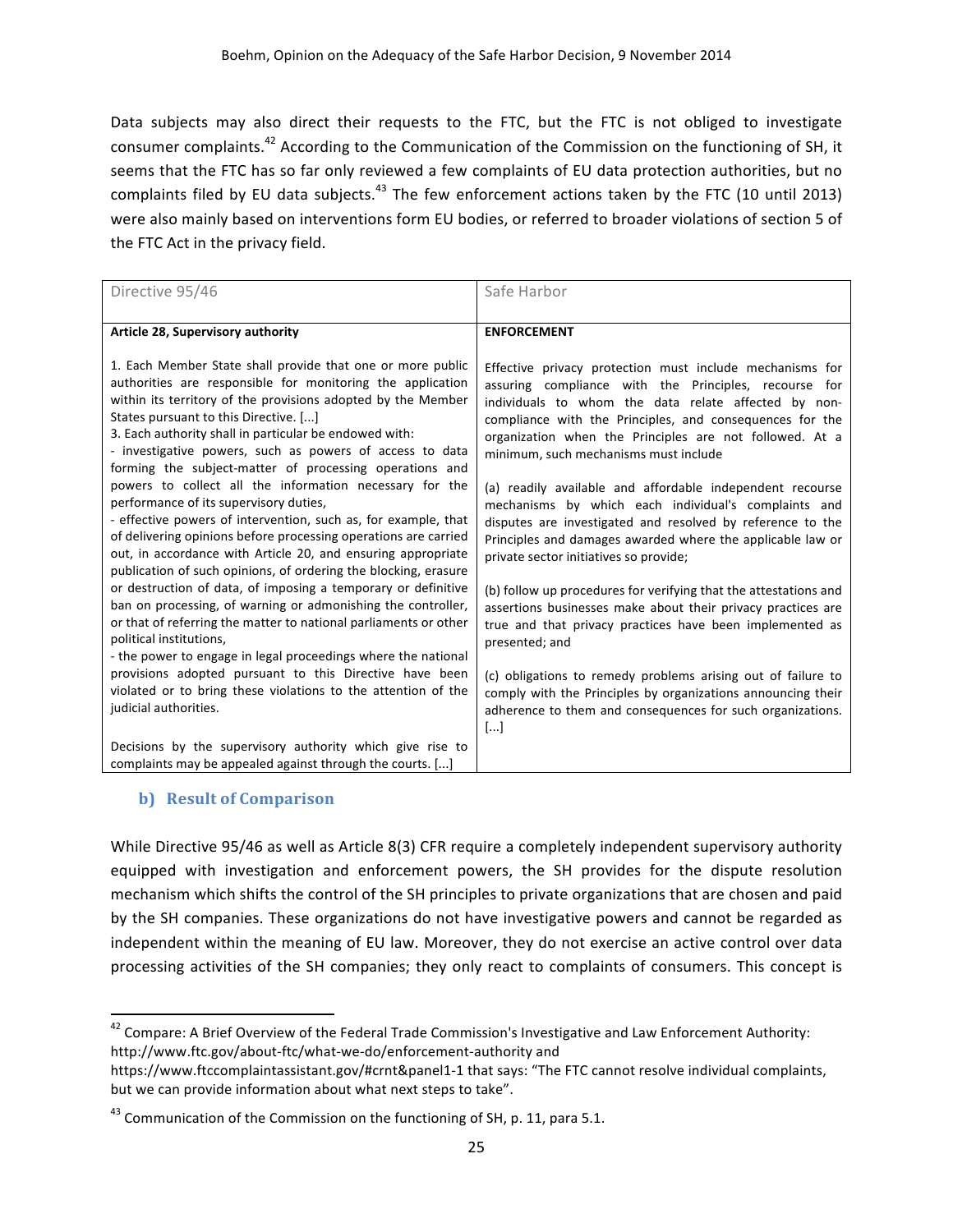totally different from the EU understanding of independent control, which is in various cases a proactive control to prevent fundamental rights' violations before they arise.

There is also the possibility to refer a complaint to the FTC, which has however so far not investigated a complaint of an EU consumer.

## **4. Sanctions**

### **a) General Remarks**

Directive 95/46 requires Member States to lay down sanctions for breaches of the directive. The sanctions are set by each Member State and vary greatly (e.g. up to  $\epsilon$  25.000 - or even imprisonment in certain cases - in Austria; up to € 100.000 in Ireland; up to € 300.000 or even higher in Germany).

The SHD establishes a stepwise sanction system. As a first step it is laying the task to sanction violations on "dispute resolution bodies". These can choose from sanctions that vary in their degree of severity. The SHD lists sanctions like "public findings of non-compliance", "requirements to delete data", "suspension or removal of a seal", "compensation for losses" or "injunctive orders". Failures to comply with these rulings must be notified not only to the Department of Commerce but also to the governmental body with applicable jurisdiction or to courts.

As a second step, violations can be indirectly sanctioned by the FTC through its authority in Section 5 of the FTC act. If the FTC concludes that Section 5 has been violated, it may "resolve the matter by seeking an administrative cease and desist order prohibiting the challenged practices or by filing a complaint in a federal district court, which if successful could result in a federal court order to the same effect" (FAQ 11). If the administrative or the federal orders are violated, the FTC may obtain civil penalties or pursue civil or criminal contempt.

A further step would be an action due to "persistent failure to comply with the principles". FAQ 11 explains this behavior more detailed. "Persistent failure to comply" may be actionable under the False Statements Act (18 U.S.C. § 1001) with up to five years of imprisonment.

| <b>ENFORCEMENT</b><br><b>Article 24, SANCTIONS</b><br>[] Sanctions must be sufficiently rigorous to ensure<br>The Member States shall adopt suitable measures to ensure<br>compliance by organizations.<br>the full implementation of the provisions of this Directive and<br>shall in particular lay down the sanctions to be imposed in<br>FAQ 11: Remedies and Sanctions.<br>case of infringement of the provisions adopted pursuant to<br>this Directive.<br>The result of any remedies provided by the dispute resolution<br>body should be that the effects of non-compliance are<br>reversed or corrected by the organization, in so far as feasible,<br>and that future processing by the organization will be in<br>conformity with the Principles and, where appropriate, that<br>processing of the personal data of the individual who has<br>brought the complaint will cease. |  |
|--------------------------------------------------------------------------------------------------------------------------------------------------------------------------------------------------------------------------------------------------------------------------------------------------------------------------------------------------------------------------------------------------------------------------------------------------------------------------------------------------------------------------------------------------------------------------------------------------------------------------------------------------------------------------------------------------------------------------------------------------------------------------------------------------------------------------------------------------------------------------------------------|--|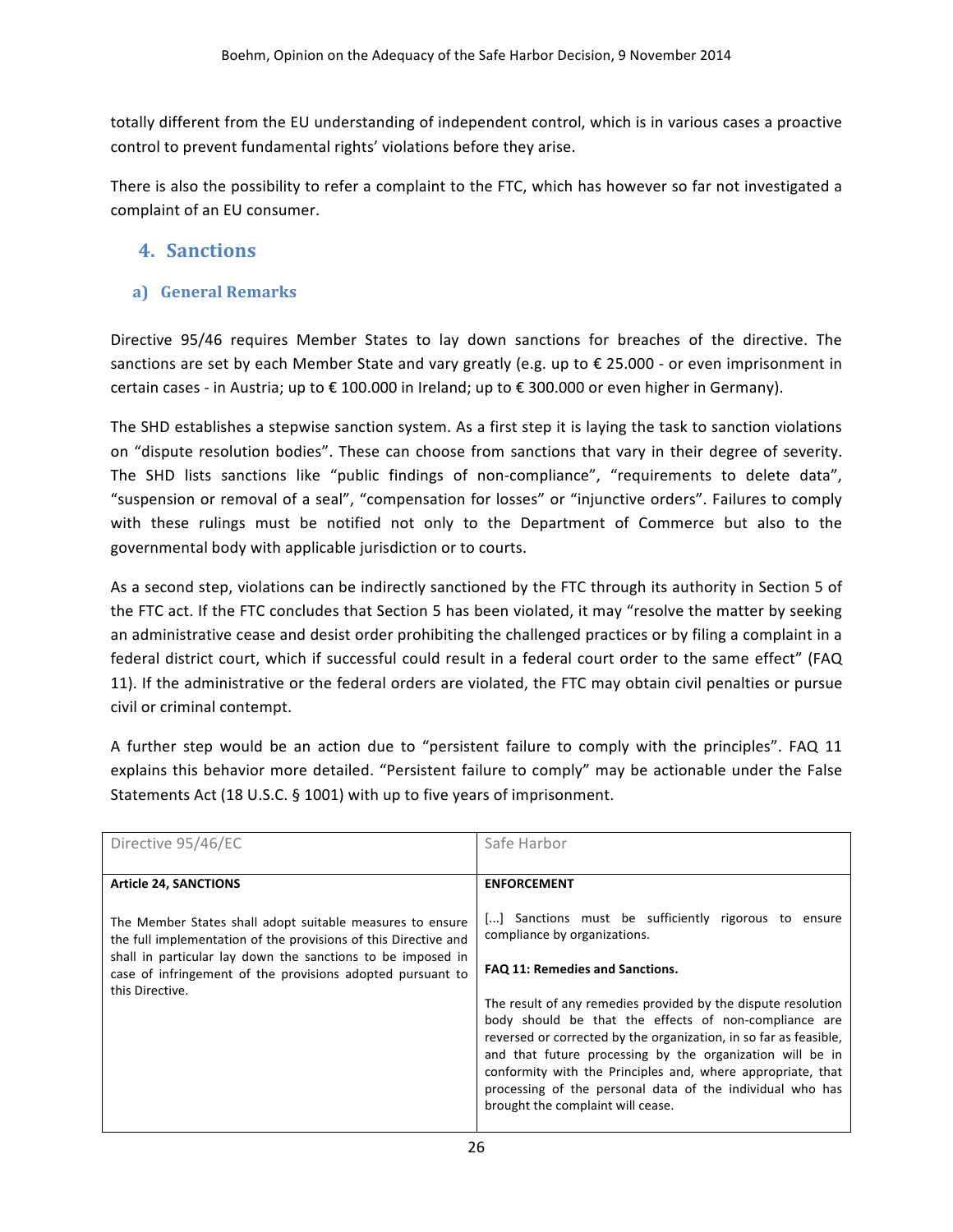| Sanctions need to be rigorous enough to ensure compliance       |
|-----------------------------------------------------------------|
| by the organization with the Principles. [] Sanctions should    |
| include both publicity for findings of non-compliance and the   |
| requirement to delete data in certain circumstances. Other      |
| sanctions could include suspension and removal of a seal,       |
| compensation for individuals for losses incurred as a result of |
| non-compliance and injunctive orders. []                        |

#### **b) Result of Comparison**

Both systems require sanctions. However, the "sanctions" provided for in the SHD at first step are mainly remedies. According to the 2013 annual report of the largest dispute resolution body (TRUSTe), companies are usually only required to change their policy, sanctions are not imposed.<sup>44</sup>

Under the FTC act and the False Statements Act more severe actions can be initiated. The provisions are supposedly in conformity with the provisions in the Directive. Nevertheless, the system that is implemented is quite different. It is not only complicated but relies also in large parts on the participation of dispute resolution bodies and the concerned organizations.

In consequence, it seems doubtful that the FTC (or the Department of Commerce) initiates proceedings of its own accord. In practice, all but one of the enforcement actions so far led to "settlements" between the FTC and organizations that violated the SH; a fine on the respective organization was not imposed.<sup>45</sup>

## **5. Summary Enforcement**

Comparing the enforcement mechanisms of Directive 95/46 and the SH rules, doubts arise regarding the effective enforcement of remedies, sanctions and notification duties as well as the establishment of independent supervisory bodies within the SH framework.

With regard to effective remedies, it is doubtful whether the limited jurisdiction of the FTC and the ADR mechanism, which faces practical enforcement difficulties, can be classified as adequate according to the criteria mentioned in Article 25 (2) of Directive 95/46. The SH does not expressly establish a new cause of action for damages or an injunctive relief, contrary to the requirements of Directive 95/46. Instead Annex IV of the SHD only refers to the general US civil law and does not indicate that SH itself is enforceable. In addition to such legal uncertainties, individuals may also face practical difficulties when it comes to travel, costs and language barriers in case of civil law claims. The theoretical as well as the practical enforcement of remedies in the SH framework is thus very limited.

A comparison of the control mechanisms reveals further fundamental differences. While the control of data processing activities in the EU includes notification, prior checking and external control of such activities, the SH establishes a self-certifying mechanism which largely refrains from external control procedures. Dispute resolution bodies, for instance, are chosen by the organizations processing the data

<u> 1989 - Johann Stein, markin film yn y breninn y breninn y breninn y breninn y breninn y breninn y breninn y b</u>

<sup>&</sup>lt;sup>44</sup> TRUSTe Transparency Report 2013, available at:

http://www.truste.com/window.php?url=http://download.truste.com/TVarsTf=3L0AXBJ0-470.

 $45$  Compare figure 1.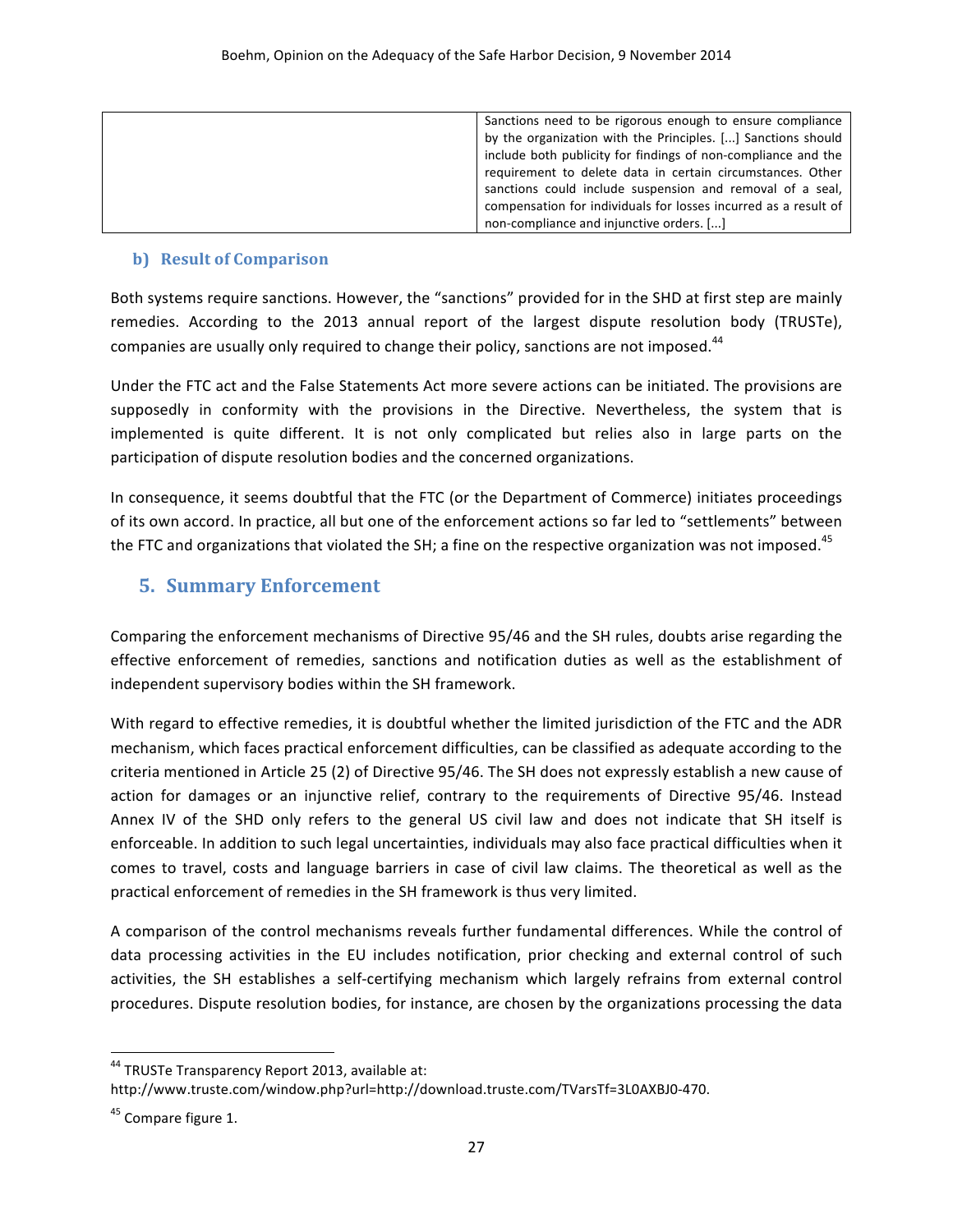and can therefore not be regarded as independent within the meaning of EU law.<sup>46</sup> According to EU law, only independent control mechanisms can assure compliance with data protection and privacy rights. Thus, the concept of control over data processing activities in SH is contrary to the concept established by Directive 95/46 and Article 8 CFR.

In contrast to the ADR bodies, the FTC is an independent organization, which is equipped with investigative powers. Its investigations can lead to sanctions being imposed on the companies violating section 5 of the FTA Act. Sanctions are, however, very rare.<sup>47</sup> Moreover, the FTC is usually not actively reviewing and investigating the factual practices of companies. Further, complaints by individual data subjects are not investigated in practice. In summary, there are serious doubts on the SH adequacy finding with regard to enforcement. Criticism refers mainly to the non-effective enforcement of remedies and the self-controlling mechanism when it comes to oversight and control mechanisms over data processing activities within the SH framework. Therefore, the existing procedures do not to satisfy the EU requirements with regard to enforcement.

#### **Figure 1: registration settlements in context with SH (2014)**

 

| <b>Registration Settlements (2014)</b>                               |                |                                       |                                                                 |
|----------------------------------------------------------------------|----------------|---------------------------------------|-----------------------------------------------------------------|
| ExpatEdge Partners, LLC, FTC File No. 0923138                        |                | November 9, 2009 Certification Lapsed | settled: prohibition from further misrepresentations, no fine   |
| Onyx Graphics, Inc., FTC File No. 0923139                            |                | November 9, 2009 Certification Lapsed | settled: prohibition from further misrepresentations, no fine   |
| Progressive Gaitways LLC, FTC File No. 0923141                       |                | November 9, 2009 Certification Lapsed | settled: prohibition from further misrepresentations, no fine   |
| Collectify LLC, FTC File No. 0923142                                 |                | November 9, 2009 Certification Lapsed | settled: prohibition from further misrepresentations, no fine   |
| World Innovators, Inc., FTC File No. 0923137                         |                | January 12, 2010 Certification Lapsed | settled: prohibition from further misrepresentations, no fine   |
| 6 Directors Desk LLC, FTC File No. 0923140                           |                | January 12, 2010 Certification Lapsed | settled: prohibition from further misrepresentations, no fine   |
| Javian Karnani, and Balls of Kryptonite, LLC, Civ. No. 095276        | May 16, 2011   | Mainly: Online Fraud, SH: Not         | settled: prohibition from further misrepresentations, \$500.000 |
|                                                                      |                |                                       |                                                                 |
| Material Settlements (2011-12)                                       |                |                                       |                                                                 |
| 8 Google Inc., FTC File No. 1023136                                  | March 30, 2011 | Sec. 5 FTC Act & SH                   | settled: no further misrepresentation, improvements, external   |
| 9 Facebook, Inc., FTC File No. 0923184                               | November 29,   | Sec. 5 FTC Act & SH                   | settled: no further misrepresentation, improvements, external   |
| 10 My Space, LLC, FTC File No. 1023058                               | May 8, 2012    | Sec. 5 FTC Act & SH                   | settled: no further misrepresentation, external audits, no fine |
|                                                                      |                |                                       |                                                                 |
| <b>Registration Settlements (2014)</b>                               |                |                                       |                                                                 |
| 11 American Apparel, Inc., FTC File No. 1423036                      | June 25. 2014  | Certification Lapsed                  | settled: prohibition from further misrepresentations, no fine   |
| 12 Apperian, Inc., FTC File No. 1423017                              | June 25, 2014  | Certification Lapsed                  | settled: prohibition from further misrepresentations, no fine   |
| 13 Atlanta Falcons Football, LLC., FTC File No. 1423018              | June 25, 2014  | Certification Lapsed                  | settled: prohibition from further misrepresentations, no fine   |
| Baker Tilly Virchow Krause, LLP, FTC File No. 1423019                | June 25, 2014  | Certification Lapsed                  | settled: prohibition from further misrepresentations, no fine   |
| BitTorrent, Inc., FTC File No. 1423020                               | June 25. 2014  | Certification Lapsed                  | settled: prohibition from further misrepresentations, no fine   |
| 16 Charles River Labs International, Inc., FTC File No. 1423022      | June 25, 2014  | Certification Lapsed                  | settled: prohibition from further misrepresentations, no fine   |
| 17 DataMotion, Inc., FTC File No. 1423023                            | June 25, 2014  | Certification Lapsed                  | settled: prohibition from further misrepresentations, no fine   |
| 18 DDC Laboratories, Inc., FTC File No. 1423024                      | June 25, 2014  | Certification Lapsed                  | settled: prohibition from further misrepresentations, no fine   |
| 19 Fantage, Inc., FTC File No. 1423026                               | June 25, 2014  | Certification Lapsed                  | settled: prohibition from further misrepresentations, no fine   |
| 20 Level 3 Communications, LLC, FTC File No. 1423028                 | June 25, 2014  | Certification Lapsed                  | settled: prohibition from further misrepresentations, no fine   |
| 21 PBD Sports, Ltd. d/b/a Denver Broncos Football Club, FTC File No. | June 25, 2014  | Certification Lapsed                  | settled: prohibition from further misrepresentations, no fine   |
| 22 Reynolds Consumer Products, Inc., FTC File No. 1423030            | June 25, 2014  | Certification Lapsed                  | settled: prohibition from further misrepresentations, no fine   |
| 23 Receivables Management Services Corporation, FTC File No. 1423031 | June 25, 2014  | Certification Lapsed                  | settled: prohibition from further misrepresentations, no fine   |
| 24 Tennessee Football, Inc., FTC File No. 1423032                    | June 25. 2014  | Certification Lapsed                  | settled: prohibition from further misrepresentations, no fine   |

<sup>&</sup>lt;sup>46</sup> Compare cases C-518/07, Commission v. Germany of 9 March 2010 and case C-614/10, European Commission v. Republic of Austria of 16 Oct. 2012, Case C-288/12, European Commission v Hungary of 8 April 2014 in which the Court of Justice clarified that the mere risk of influence being exercised over supervisory authorities is enough to violate the independency requirement.

 $47$  Compare figure 1; there is one case in 2012 in which google paid 22, 5 Million Dollar to settle FTC charges, however, these charges were not related to a safe harbor violation, compare: http://www.ftc.gov/newsevents/press-releases/2012/08/google-will-pay-225-million-settle-ftc-charges-it-misrepresented.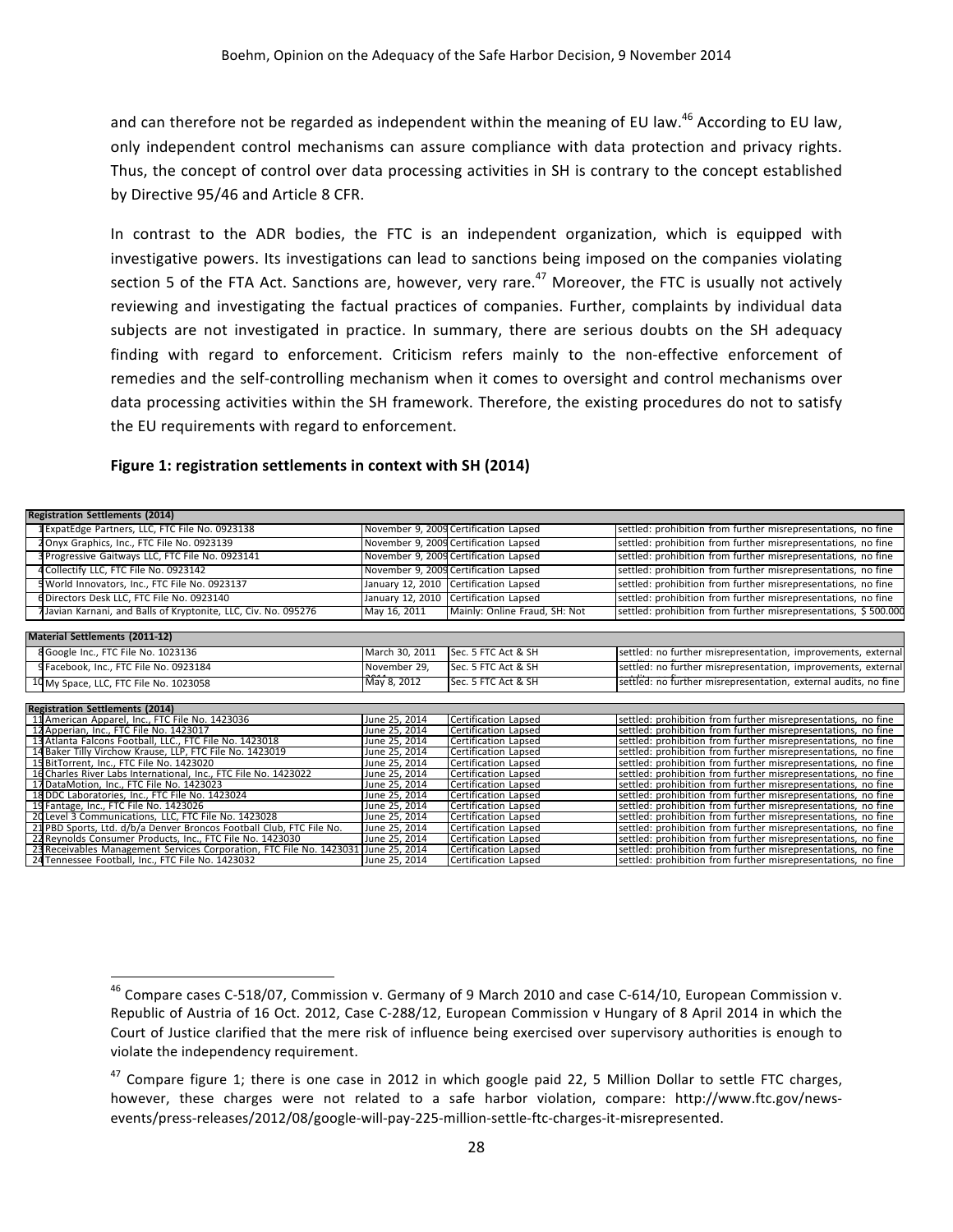## **V. FINAL REMARKS**

The comparison between the guarantees of SH and Directive 95/46 shows considerable differences concerning the protected rights of individuals. In particular, the self-certifying mechanism and the applicability of US law when it comes to questions of interpretation of SH lead to a lack of protection for EU citizens if their data is transferred under SH. As every rule of the federal, state or even the local level existing in the US can override the guarantees of the SHD, there is no comprehensive protection for the rights of individuals in SH.

Comparing the enforcement mechanisms of Directive 95/46 and the SH rules, doubts arise regarding the effective enforcement of remedies, sanctions and notification duties as well as the establishment of independent supervisory bodies within the SH framework. It is very doubtful whether the limited jurisdiction of the FTC and the ADR mechanism, which faces various difficulties, can be classified as adequate according to the criteria mentioned in Article 25 (2) of Directive 95/46. The lack of independent and active control over data processing activities is also in contrast to established EU law.

The rules on onward transfer allow for a wide ranging use of data outside the "sphere of protection" of SH. Restrictions and limitations of the fundamental rights of EU citizens go far beyond of what is tolerated in the EU. Such limitations do not even require a proportionality or balancing test between the different interests at stake. This constitutes a clear violation of Article 7, 8 and 52 (1) CFR and the ECHR and can therefore not be regarded as adequate.

Crucial elements with regard to data quality such as fairness, lawfulness, adequacy, explicit purpose limitation that result from Directive 95/46, Article 7, 8 CFR and Article 8 ECHR are not applied at all or applied in a less strict way. Legitimate processing depends on the notice and choice principles which are limited in its application and can also be overridden by US law.

In addition, the rights to deletion, correction and amendment are limited to data that is "inaccurate". In contrast to EU law, the rights do not refer to data that is processed illegally or in violation of the SH rules. This clearly limits the possibility of the individual to remedy data that may be illegally processed or processed against the rules of SH. Moreover, there is no possibility to obtain access, erasure, rectification or blocking of data that is accessed by US surveillance programs or transferred to others due to other legal obligations mentioned in the opinion.

In summary, there are serious doubts on the adequacy finding of the SH as it could be observed that the SHD is differing in essential points from minimum European data protection standards that are laid down in Directive 95/46.